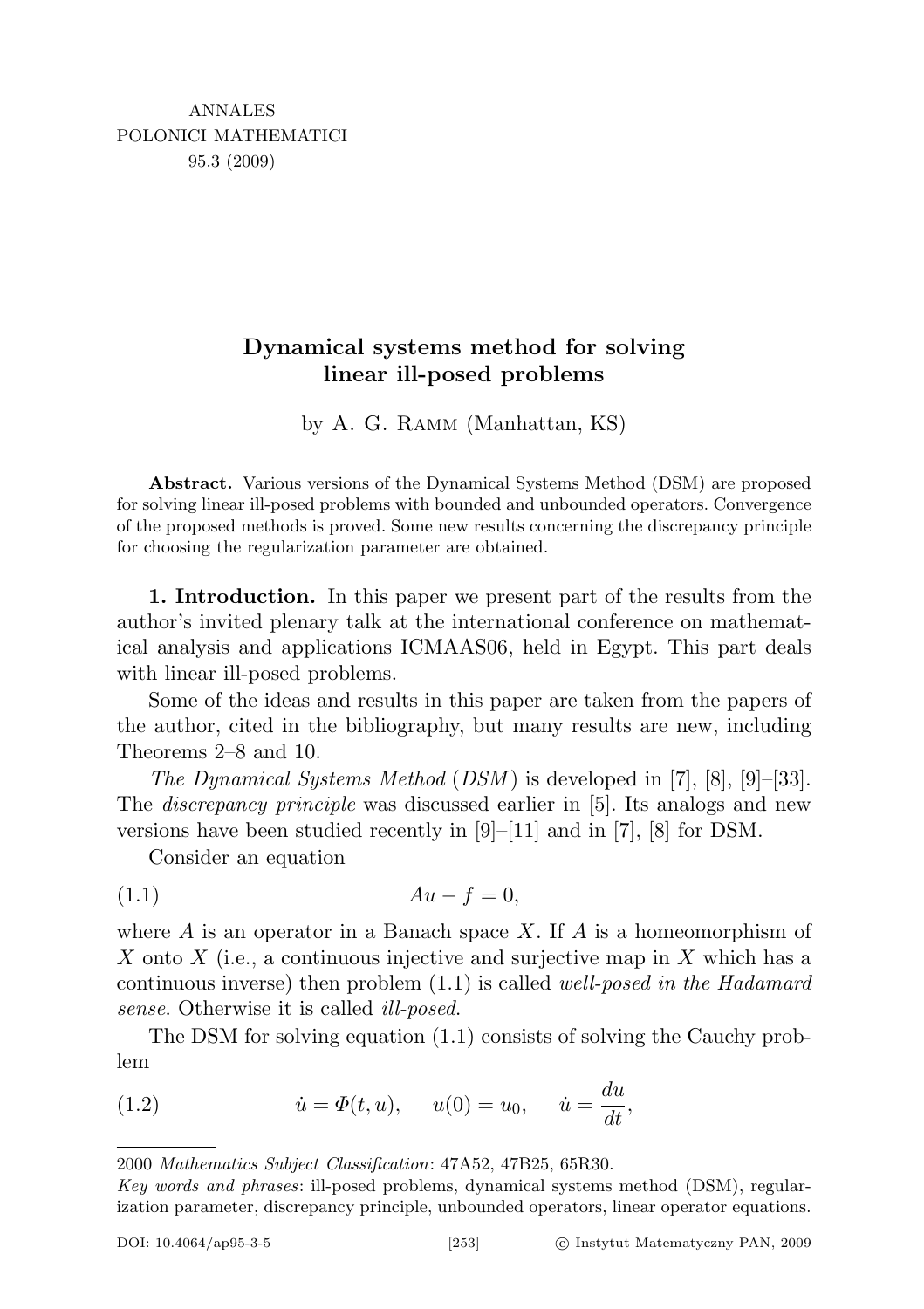which we call a dynamical system, where  $\Phi$  is chosen so that the problem  $(1.2)$  has a unique solution  $u(t)$ , defined for all  $t \geq 0$ , and such the limit  $u(\infty) := \lim_{t \to \infty} u(t)$  exists and satisfies  $A(u(\infty)) = f$ :

(1.3) 
$$
\exists! u(t) \ \forall t \geq 0; \quad \exists u(\infty); \quad A(u(\infty)) = f.
$$

We do not assume that the solution to  $(1.1)$  is unique, but we do assume that it exists. If (1.3) holds, then we say that DSM is justified for solving equation (1.1).

There is a large body of literature on solving ill-posed problems (see, e.g.,  $[2]$ ,  $[7]$ ,  $[39]$  and references therein). Variational regularization, iterative regularization, quasisolutions and quasiinversion are some of the methods for stable solution of ill-posed problems discussed in the literature. In this paper several new methods for stable solution of linear ill-posed problems are discussed. They are based on the Dynamical Systems Method. This method has been developed fairly recently for solving a wide variety of linear and nonlinear ill-posed problems  $|9|$ – $|38|$  although it was proposed already in  $|1|$ for solving well-posed problems.

Because of space limitations we will not discuss solving nonlinear illposed problems by the DSM, and refer the reader to [7], [8], [17], [33]–[38].

Here we describe a new version of DSM for solving linear ill-posed problems. There are many practical problems of this type. We only mention solving ill-conditioned linear algebraic systems and Fredholm equations of the first kind ([32], [33]). The novel points in our results are not only the method of solving these problems by DSM but also the applicability of the method to unbounded operators ([20], [22]–[23], [25]). In the literature, a widelydiscussed method for solving ill-posed problems (1.1) is the method of variational regularization introduced by Phillips [6] and studied by Tikhonov [39], Morozov [5], Ivanov [2], Ramm ([7], [8]) and many other authors under the assumption that the operator  $A$  in  $(1.1)$  is a linear bounded operator. There are also some results on regularization of unbounded operators (e.g. [4], [28] [20]–[22], [25]). The variational regularization method for stable solution of (1.1) consists in solving the problem

(1.4) 
$$
F(u) := \|Au - f_{\delta}\|^2 + a\|u\|^2 = \min,
$$

where  $a > 0$  is a constant, called a *regularization parameter*,  $f_{\delta}$  is the "noisy" data", i.e., an element which satisfies the inequality  $||f_{\delta} - f|| \leq \delta$  and which is given together with the "noise level"  $\delta > 0$ , while the *exact data f* is not known. A *stable solution* to (1.1) is an element  $u_{\delta}$  such that  $\lim_{\delta \to 0} ||u_{\delta} - y||$  $= 0$ , where  $Ay = f$  and y is the unique minimal-norm solution of the linear equation (1.1). If X is a Hilbert space  $H$ , which we assume below, then the minimal-norm solution is the solution which is orthogonal to the null space N of A,  $N = N(A) = \{u : Au = 0\}$ . If the linear operator A in (1.1) is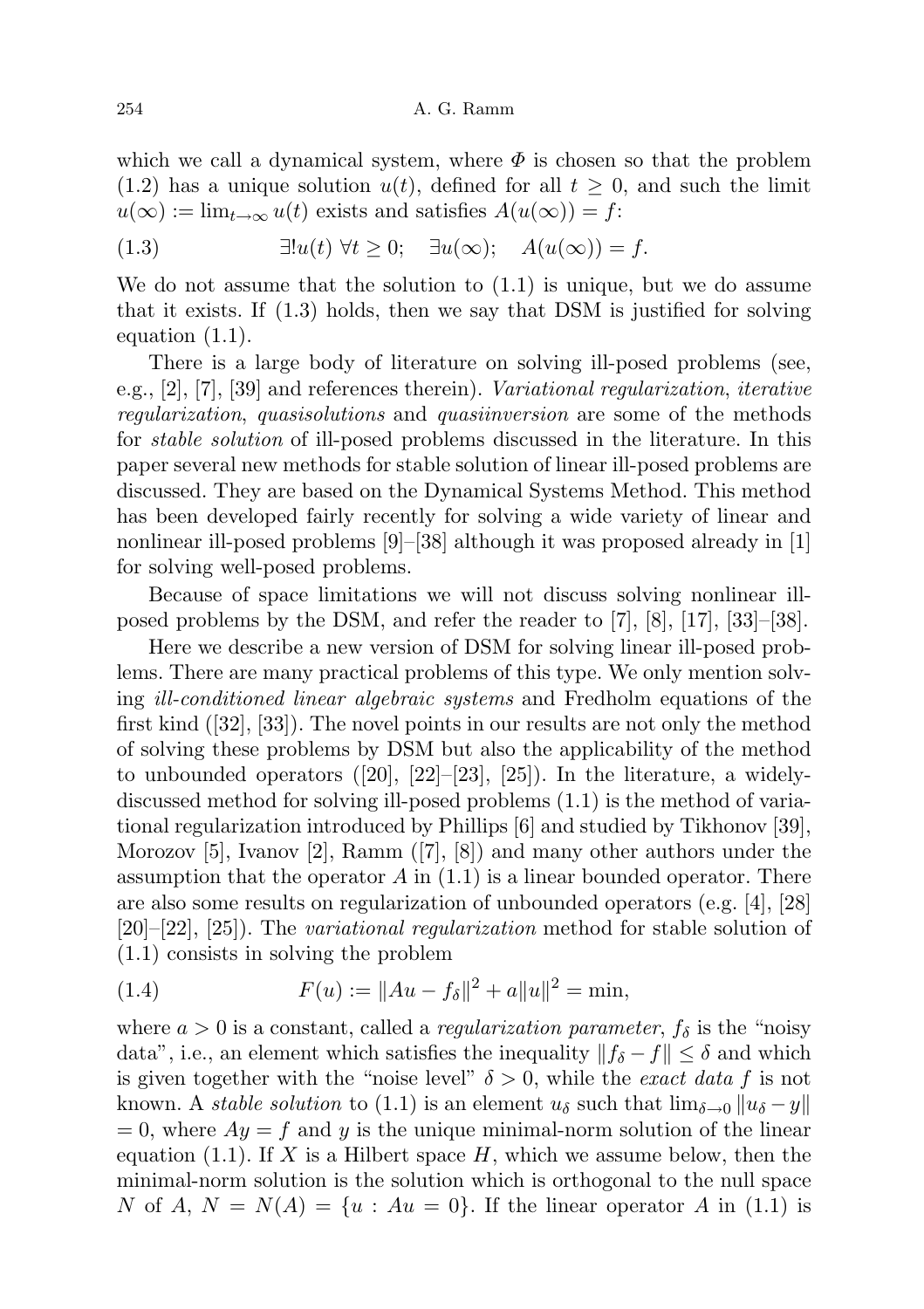unbounded, then we assume that it is closed and densely defined, so that its adjoint  $A^*$  is densely defined and closed (see, e.g., [3]). The DSM for such operators is developed in  $[20]$ – $[22]$ ,  $[25]$ ,  $[28]$ ,  $[33]$ , and  $[8]$ .

If  $A$  is bounded, then a necessary and sufficient condition for  $u$  to be the minimizer of the quadratic functional (1.4) is the Euler equation

(1.5) 
$$
T_a u = A^* f_\delta, \quad T_a := T + aI, \, T := A^* A,
$$

where I is the identity operator and  $T \geq 0$  is a selfadjoint operator. Equation (1.5) has a unique solution  $u_{a,\delta} = T_a^{-1} A^* f_{\delta}$ . One can choose  $a = a(\delta)$  so that  $\lim_{\delta \to 0} a(\delta) = 0$  and  $u_{\delta} := u_{a(\delta),\delta}$  is a stable solution to (1.1):

(1.6) 
$$
\lim_{\delta \to 0} \|u_{\delta} - y\| = 0,
$$

where  $Ay = f$  and  $y \perp N$ . There are a priori choices of  $a(\delta)$  and a posteriori ones. An a priori choice is based on the estimate

(1.7) 
$$
||T_a^{-1}A^*f_\delta - y|| \le ||T_a^{-1}A^*(f_\delta - f)|| + ||T_a^{-1}A^*f - y||
$$

$$
\le \frac{\delta}{2\sqrt{a}} + \eta(a),
$$

where

$$
(1.8) \quad \eta^2(a) = \|T_a^{-1}Ty - y\|^2 = a^2 \int_0^\infty \frac{d(E_s y, y)}{(s + a)^2} \to \|P_N y\|^2 \quad \text{as } a \to 0,
$$

and  $P_N$  is the orthoprojector onto N. Since we assume that  $y \perp N$ , equation (1.8) implies

$$
\lim_{a \to 0} \eta(a) = 0.
$$

The term  $\delta/(2\sqrt{a})$  in (1.7) appears due to the estimate

(1.10) 
$$
||T_a^{-1}A^*|| = ||A^*Q_a^{-1}|| = ||UQ^{1/2}Q_a^{-1}||
$$

$$
\leq ||Q^{1/2}Q_a^{-1}|| = \sup_{s\geq 0} \frac{\sqrt{s}}{s+a} = \frac{1}{2\sqrt{a}}.
$$

Here  $Q := AA^*$ , U is a partial isometry,  $Q_a := Q + aI$ , and we have used the formula

(1.11) 
$$
T_a^{-1}A^* = A^*Q_a^{-1},
$$

the polar decomposition  $A^* = UQ^{1/2}$ , and the spectral theorem for the selfadjoint operator Q, namely  $||g(Q)|| = \sup_{s \geq 0} |g(s)|$ . Formula (1.11) is obvious if A is bounded: multiply (1.11) by  $T_a$  on the left and then by  $Q_a$ on the right, and get  $A^*(AA^* + aI) = (A^*A + aI)A^*$ , which is an obvious identity. Since the operators  $Q_a$  and  $T_a$  are boundedly invertible, one may reverse steps and get (1.11). Thus a priori choices of  $a(\delta)$ , which imply (1.6),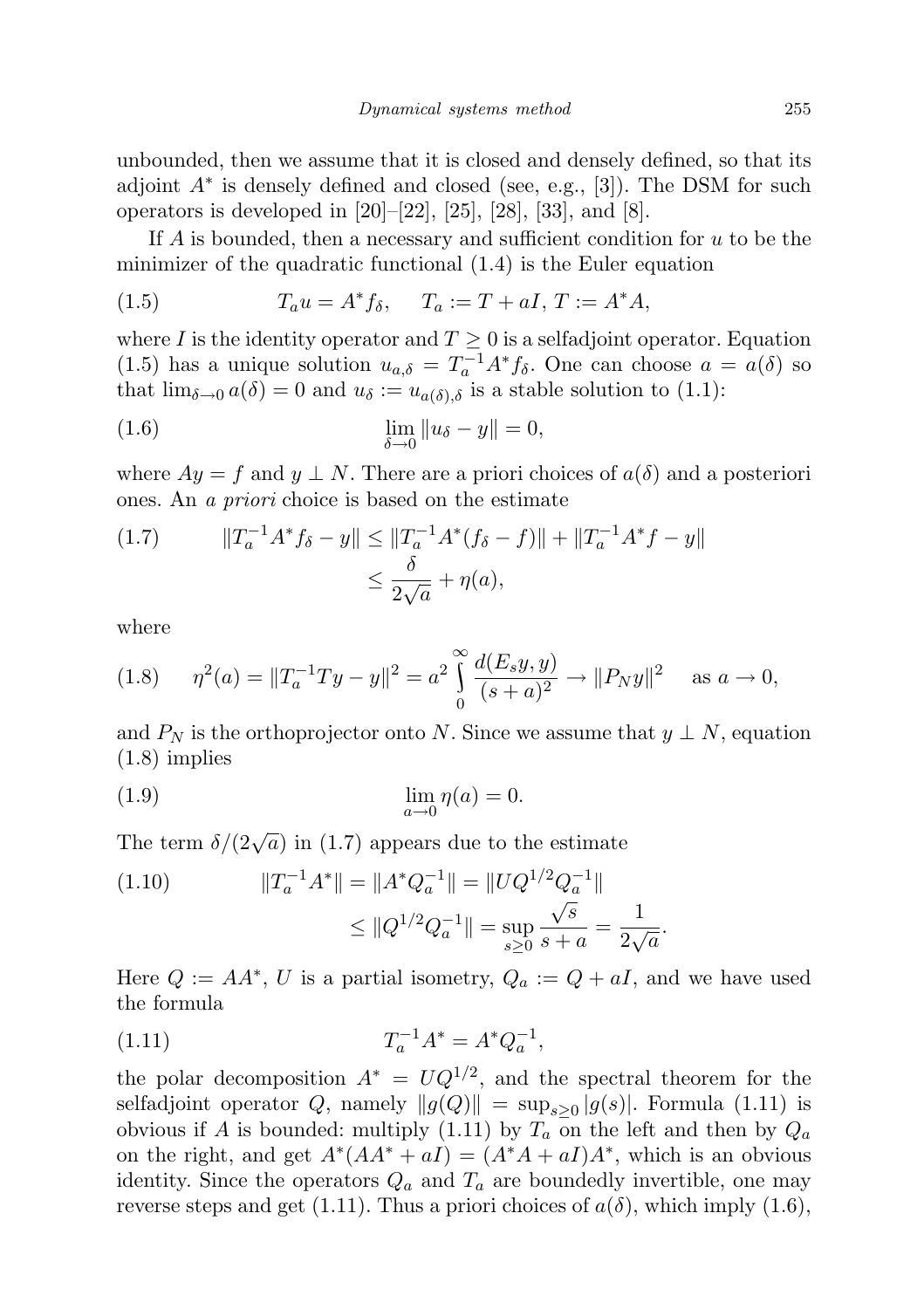are

(1.12) 
$$
\lim_{\delta \to 0} \frac{\delta}{\sqrt{a(\delta)}} = 0, \quad \lim_{\delta \to 0} a(\delta) = 0.
$$

There are many functions  $a(\delta)$  satisfying (1.12). One can find an optimal value  $a(\delta)$  by minimizing the right-hand side of (1.7) with respect to a. Alternatively, one may calculate  $a(\delta)$  by solving the equation  $\delta = 2\sqrt{a(\delta)} \eta(a)$ for a for a fixed small  $\delta > 0$ .

If A is closed, densely defined in H, unbounded, and  $a = \text{const} > 0$ , then the author has proved in [22] that the operator  $T_a^{-1}A^*$ , with the domain  $D(A^*)$ , is closable, its closure, denoted again  $T_a^{-1}A^*$ , is a bounded operator  $D(A)$ , is closuble, its closure, denoted again  $T_a$  A, is a defined on all of H,  $||T_a^{-1}A^*|| \le 1/(2\sqrt{a})$ , and (1.1) holds.

For convenience of the reader let us sketch the proof of these claims. To check that  $T_a^{-1}A^*$  is closable, one takes  $h_n \in D(T_a^{-1}A^*) = D(A^*)$  such that  $h_n \to 0$  and  $T_a^{-1}A^*h_n \to g$  as  $n \to \infty$ , and checks that  $g = 0$ . Indeed, let  $u \in H$  be arbitrary. Then

(1.13) 
$$
(g, u) = \lim_{n \to \infty} (T_a^{-1} A^* h_n, u) = \lim_{n \to \infty} (h_n, A T_a^{-1} u) = 0.
$$

Since u is arbitrary, this implies  $g = 0$ , as claimed. Note that  $T_a^{-1}u \in D(A)$ , so that the above calculation is justified. If one drops the index  $n$  and the lim in (1.13), then one can see that the adjoint to the closure of  $T_a^{-1}A^*$  is the operator  $AT_a^{-1}$ , defined on all of H and bounded:

$$
\|AT_a^{-1}\| = \|UT^{1/2}T_a^{-1}\| \leq \frac{1}{2\sqrt{a}}.
$$

Since  $||A^*|| = ||A||$ , one gets  $||T_a^{-1}A^*|| \le 1/(2\sqrt{a})$ . Finally, formula (1.11) can be proved for an unbounded closed, densely defined operator A as above, if one checks that the operator  $A^*AA^*$  is densely defined. This is indeed the case, because the operator  $A^*AA^*A = T^2$  is densely defined if T is, and  $D(T^2) \subset D(A^*AA^*)$ .

Let us now describe an a posteriori choice of  $a(\delta)$  which implies (1.6) and which is called the *discrepancy principle*. This principle was discussed in [5], [7]. It consists in finding  $a(\delta)$  from the equation

(1.14) 
$$
||Au_{a,\delta} - f_{\delta}|| = C\delta, \quad 1 < C < 2,
$$

where  $C = \text{const}, ||f_{\delta}|| > C\delta$  and  $u_{a,\delta} = T_a^{-1}A^*f_{\delta}$ . One can prove (see e.g. [7]) that equation (1.14) for a small fixed  $\delta > 0$  has a unique solution  $a(\delta)$  with  $\lim_{\delta \to 0} a(\delta) = 0$  and  $u_{\delta} = u_{a(\delta),\delta}$  satisfies (1.6), i.e.  $u_{\delta}$  is a stable solution to  $(1.1)$ . To prove these claims one denotes by  $P_N$  the orthogonal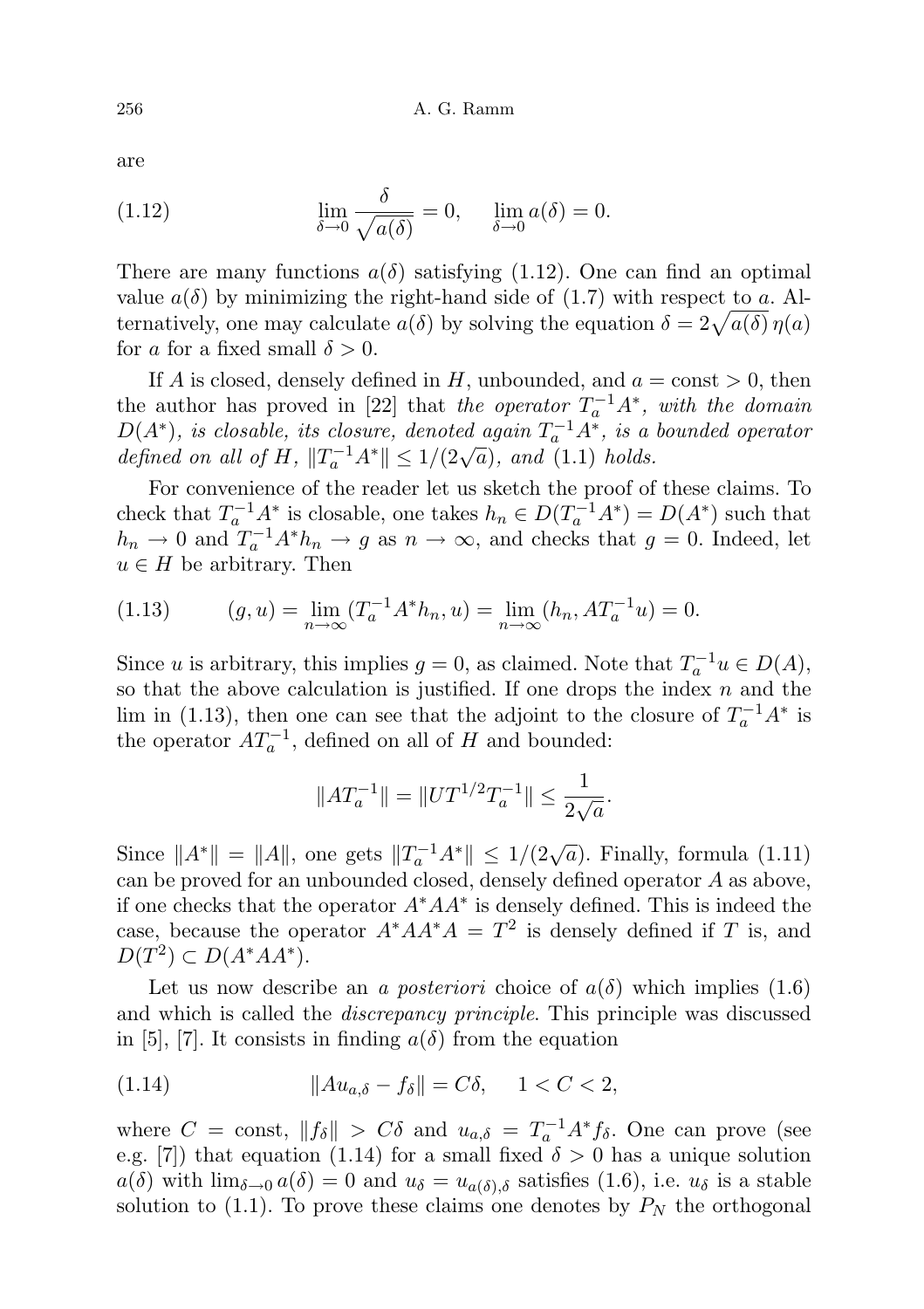projection onto a subspace N, writes  $(1.14)$  as

(1.15) 
$$
C^2 \delta^2 = ||[AT_a^{-1}A^* - I]f_\delta||^2 = ||[QQ_a^{-1} - I]f_\delta||^2
$$

$$
= \int_0^\infty \frac{a^2 d(E_\delta f_\delta, f_\delta)}{(s+a)^2} =: h(a, \delta),
$$

and takes into account that  $h(a, \delta)$  is, for a fixed  $\delta > 0$ , a continuous monotone function of a, with  $h(\infty, \delta) = ||f_{\delta}||^2 > C^2 \delta^2$  and  $h(+0, \delta) = ||P_{N^*} f_{\delta}||$  $\leq \delta^2$ , so that there exists a unique  $a = a(\delta)$  such that  $h(a(\delta), \delta) = C^2 \delta^2$ . Here we have set  $N^* := N(A^*)$  and used the obvious relation  $N(Q) = N(A^*)$ , the inequality  $||P_{N^*} f_\delta|| \leq ||P_{N^*} (f_\delta - f)|| + ||P_{N^*} f|| \leq ||f_\delta - f|| = \delta$ , and the relation  $P_{N^*} f = 0$ . This last relation follows from the relations  $f \in R(A)$ and  $R(A) \perp N^*$ .

Let us now check that if  $a(\delta)$  solves (1.5) then  $u_{\delta} = u_{a(\delta),\delta}$  satisfies (1.6). One has  $F(u_\delta) \leq F(y)$ , so

(1.16) 
$$
||Au_{\delta} - f_{\delta}||^{2} + a(\delta)||u_{\delta}||^{2} \leq \delta^{2} + a(\delta)||y||^{2}.
$$

Since  $||Au_{\delta} - f_{\delta}||^2 = C^2 \delta^2 > \delta^2$  and  $a(\delta) > 0$ , one gets

(1.17) kuδk ≤ kyk.

Therefore one can select a weakly convergent sequence  $u_n = u_{\delta_n} \to u$  as  $n \to \infty$ . Let us prove that  $u = y$  and  $\lim_{n \to \infty} ||u_n - y|| = 0$ . Since this holds for any subsequence, it will then follow that (1.6) holds. To prove that  $u = y$  note that (1.17) implies  $||u|| \le ||y||$ , and that u solves (1.1). Since the minimal-norm solution to  $(1.1)$  is unique, it follows that  $u = y$ . To check that u solves (1.1) we note that  $\lim_{\delta \to 0} ||Au_{\delta} - f|| = 0$ , as follows from (1.16) because  $\lim_{\delta \to 0} a(\delta) = 0$ . The relations  $u_{\delta} \to u$  and  $||Au_{\delta} - f|| \to 0$ as  $\delta \to 0$  imply  $Au = f$  and  $\lim_{\delta \to 0} ||u_{\delta} - u|| = 0$ . Indeed, let us first check that  $Au = f$ . One has

$$
(f,g) = \lim_{\delta \to 0} (Au_{\delta}, g) = (u, A^*g) \quad \forall g \in D(A^*).
$$

Thus  $u \in D(A)$  and  $Au = f$ , as claimed. As proved above, this implies that  $u=y$ . Therefore  $u_{\delta}$  → y and  $||u_{\delta}|| \leq ||y||$ . This implies that  $\lim_{\delta \to 0} ||u_{\delta} - y|| = 0$ . Indeed,

(1.18) 
$$
||u_{\delta} - y||^{2} = ||u_{\delta}||^{2} + ||u||^{2} - 2 \operatorname{Re}(u_{\delta}, y)
$$

$$
\leq 2||y||^{2} - 2 \operatorname{Re}(u_{\delta}, y) \to 0 \quad \text{as } \delta \to 0.
$$

Thus, the relation (1.6) is proved for the choice of  $a(\delta)$  by the discrepancy principle.

The drawback of the a priori choice of  $a(\delta)$  is that it is nonunique and although it guarantees convergence (1.16), the error of the method can be large if  $\delta > 0$  is fixed. The drawback of the discrepancy principle is the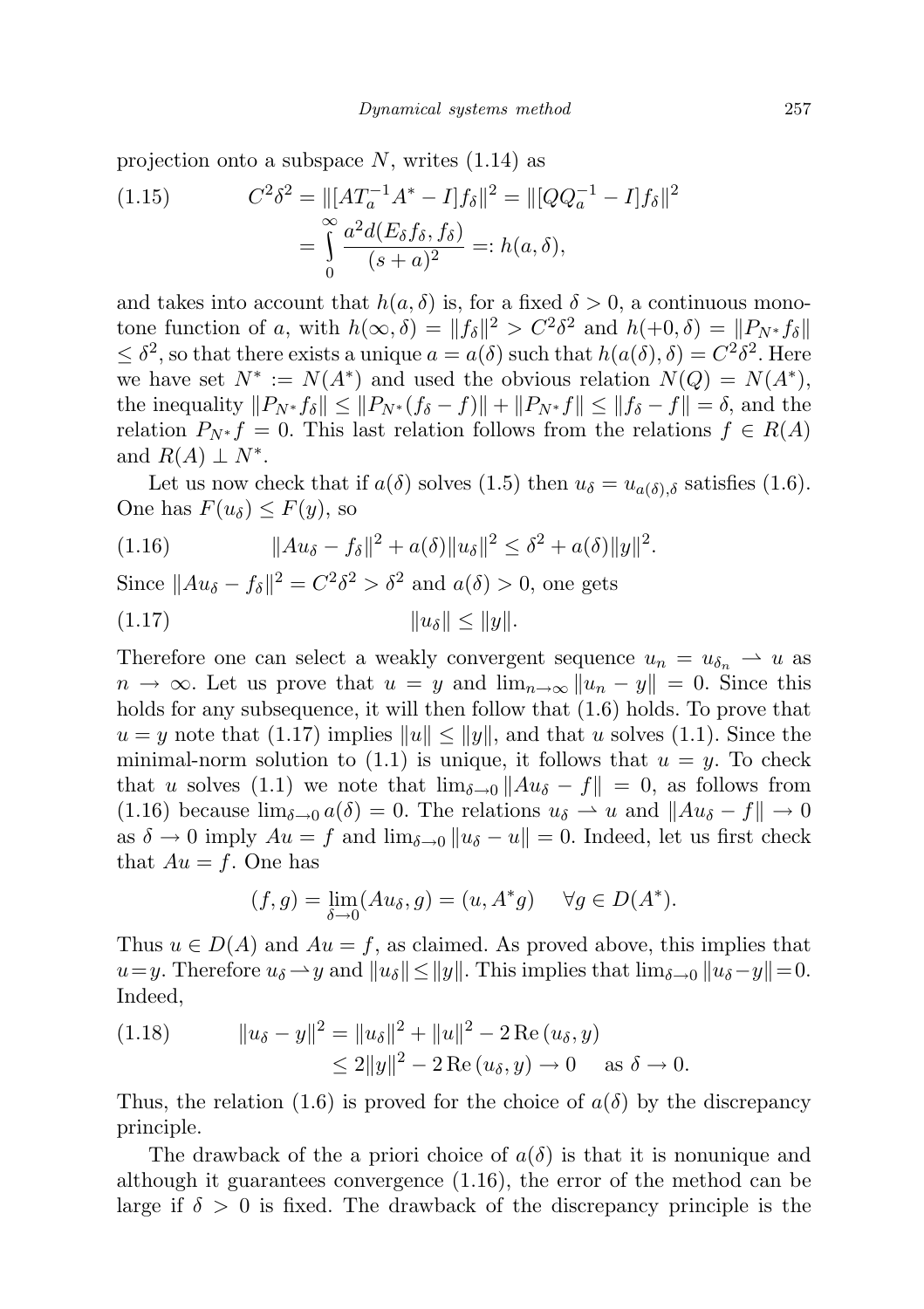necessity of solving the nonlinear equation (1.14) and also a possible large error for a fixed  $\delta$ .

In Section 2 we discuss the DSM for solving linear equations (1.1).

2. DSM for solving linear problems. We assume first that the linear closed densely defined in H operator in  $(1.1)$  is selfadjoint,  $A = A^*$ . This is not an essential restriction: every solvable linear equation (1.1) is equivalent to the equation  $Tu = A^*f$ , where  $T = T^* = A^*A$ . Indeed, if  $Au = f$ , then applying  $A^*$  and assuming  $f \in D(A^*)$ , one gets  $Tu = A^*f$ . Conversely, if  $Tu = A^*f$  and  $f = Ay$ , then  $Tu = Ty$ . Multiply the equation  $0 = T(u - y)$ by  $u - y$  to get  $0 = (A^*A(u - y), u - y) = ||Au - Ay||^2$ . Thus  $Au = Ay = f$ . If A is bounded, then  $f \in D(A^*)$  for any  $f \in H$ . If A is unbounded, then  $D(A^*)$ is a linear dense subset of H. In this case, if  $f \notin D(A^*)$ , then we define a solution of the equation  $Tu = A^*f$  by the formula  $u = \lim_{a \to 0} T_a^{-1}A^*f$ . As we have proved in Section 1, for any  $f \in R(A)$  this limit exists and equals the minimal-norm solution y:  $\lim_{a\to 0} T_a^{-1} A^* A u = y$  if  $Au = f$ . This is true because  $\lim_{a\to 0} T_a^{-1}Tu = u - P_Nu = y.$ 

The DSM for solving equation (1.1) with a linear selfadjoint operator can be constructed as follows. Consider the problem

(2.1) 
$$
\dot{u}_a = i(A + ia)u_a - if, \quad u(0) = 0; \quad \dot{u} = \frac{du}{dt},
$$

where  $a = \text{const} > 0$ . Our first result is formulated as Theorem 1.

THEOREM 1. If 
$$
Ay = f
$$
 and  $y \perp N$ , then  
\n(2.2) 
$$
\lim_{a \to 0} \lim_{t \to \infty} u_a(t) = y.
$$

Our second result shows that the method, based on Theorem 1, gives a stable solution of the equation  $Au = f$ . Assume that  $||f_{\delta} - f|| \leq \delta$ , and let  $u_{a,\delta}(t)$  be the solution to (2.1) with  $f_{\delta}$  in place of f.

THEOREM 2. There exist  $t = t_{\delta}$  with  $\lim_{\delta \to 0} t_{\delta} = \infty$ , and  $a = a(\delta)$  with  $\lim_{\delta \to 0} a(\delta) = 0$ , such that  $u_{\delta} := u_{a(\delta),\delta}(t_{\delta})$  satisfies (1.6).

We will discuss the ways to choose  $a(\delta)$  and  $t_{\delta}$  after the proofs of these theorems are given.

From the numerical point of view, if one integrates problem (2.1) with the exact data f on the interval  $0 \leq t \leq T$ , and T is fixed, then one is interested in choosing  $a = a(T)$  such that  $\lim_{T \to \infty} ||u_{a(T)}(T) - y|| = 0$ . We will give such a choice of  $a(T)$ .

Before we start proving these two theorems, let us explain the ideas of the proof. Suppose B is a linear operator and its inverse  $B^{-1}$  exists and is bounded.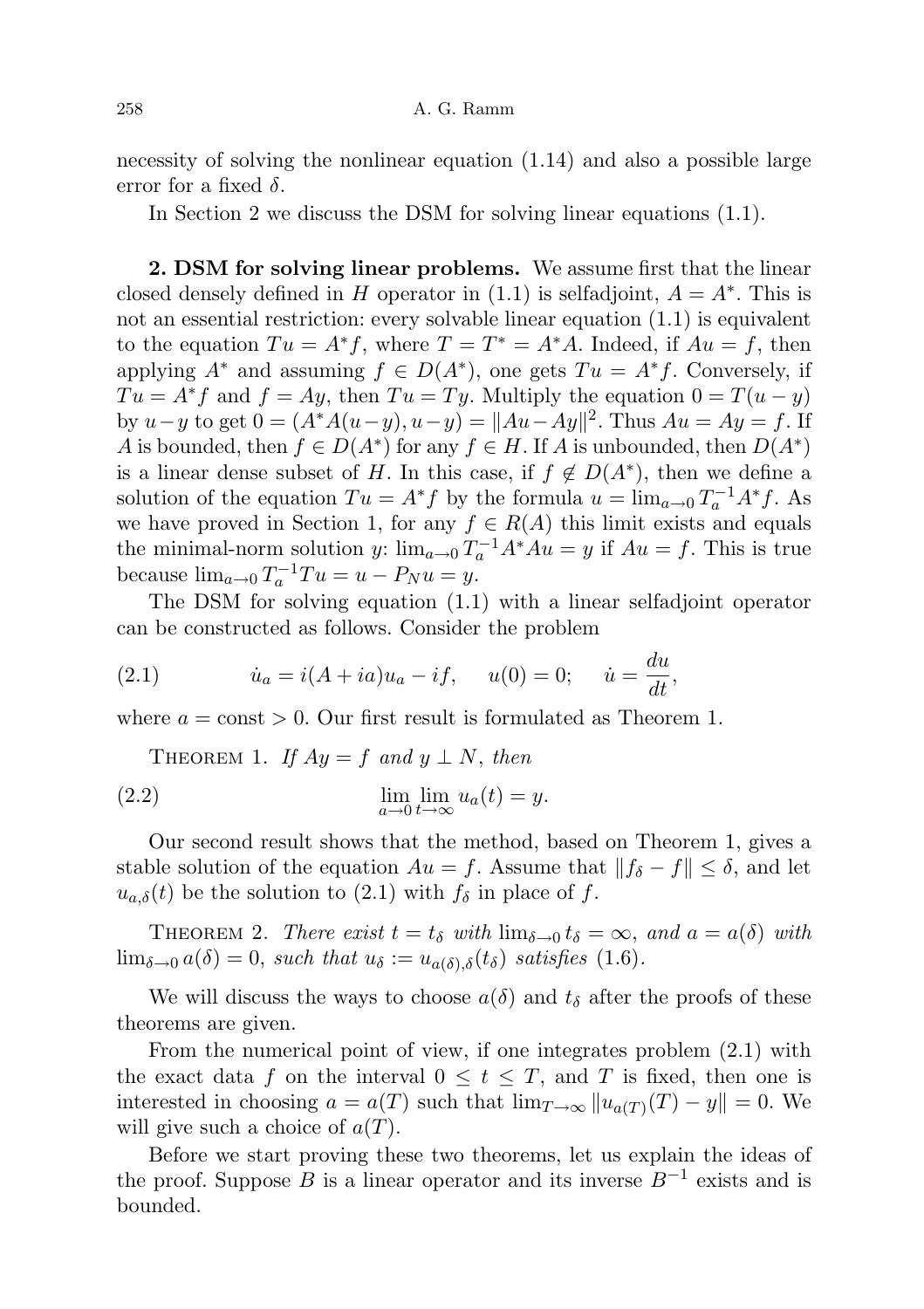Finally, assume that

$$
\lim_{t \to \infty} \|e^{Bt}\| = 0.
$$

This will happen, for example, if  $\text{Re } B \leq -c$ , where  $c > 0$  is a constant. Under these assumptions one has

(2.4) 
$$
\int_{0}^{t} e^{Bs} ds = B^{-1} (e^{Bt} - I), - \lim_{t \to \infty} \int_{0}^{t} e^{Bs} ds = B^{-1}.
$$

The operator  $\int_0^t e^{Bs} ds$  solves the problem

(2.5) 
$$
\dot{W} = BW + I, \quad W(0) = 0,
$$

where I is the identity operator. If  $\lim_{t\to\infty} ||e^{Bt}|| = 0$ , then

(2.6) 
$$
-\lim_{t \to \infty} W(t) = B^{-1}.
$$

The basic idea of the DSM is the representation of the inverse operator as the limit as  $t \to \infty$  of the solution to the Cauchy problem (2.5).

*Proof of Theorem 1.* The solution to  $(2.1)$  is

$$
u_a(t) = \int_0^t e^{i(A+ia)(t-s)} (if) ds = [i(A+ia)]^{-1} (e^{i(A+ia)t} - I)(-if).
$$

Since  $||e^{i(A+ia)t}|| = e^{-at} \to 0$  as  $t \to \infty$ , one gets

(2.7) 
$$
\lim_{t \to \infty} u_a(t) = (A + ia)^{-1} f.
$$

Since  $f = Ay$ , one has

(2.8) 
$$
\eta(a) := ||(A + ia)^{-1}Ay - y|| = a||(A + ia)^{-1}y|| \to 0 \quad \text{as } a \to 0.
$$

The last relation follows from the assumption  $y \perp N$ . Indeed, by the spectral theorem one has

$$
\lim_{a \to 0} \eta^2(a) = \lim_{a \to 0} a^2 ||(A + ia)^{-1}y||^2 = \lim_{a \to 0} \int_{-\infty}^{\infty} \frac{a^2}{s^2 + a^2} d(E_s y, y)
$$

$$
= ||(E_0 - E_{0-0})y||^2 = ||P_N y||^2 = 0.
$$

Theorem 1 is proved.  $\blacksquare$ 

REMARK 1. In a numerical implementation of Theorem 1 one chooses  $\tau$ and  $a = a(\tau)$ , and integrates (2.1) on the interval [0,  $\tau$ ]. One chooses  $\tau$  so that

(2.9) 
$$
\lim_{\tau \to \infty} \|u_{a(\tau)} - y\| = 0.
$$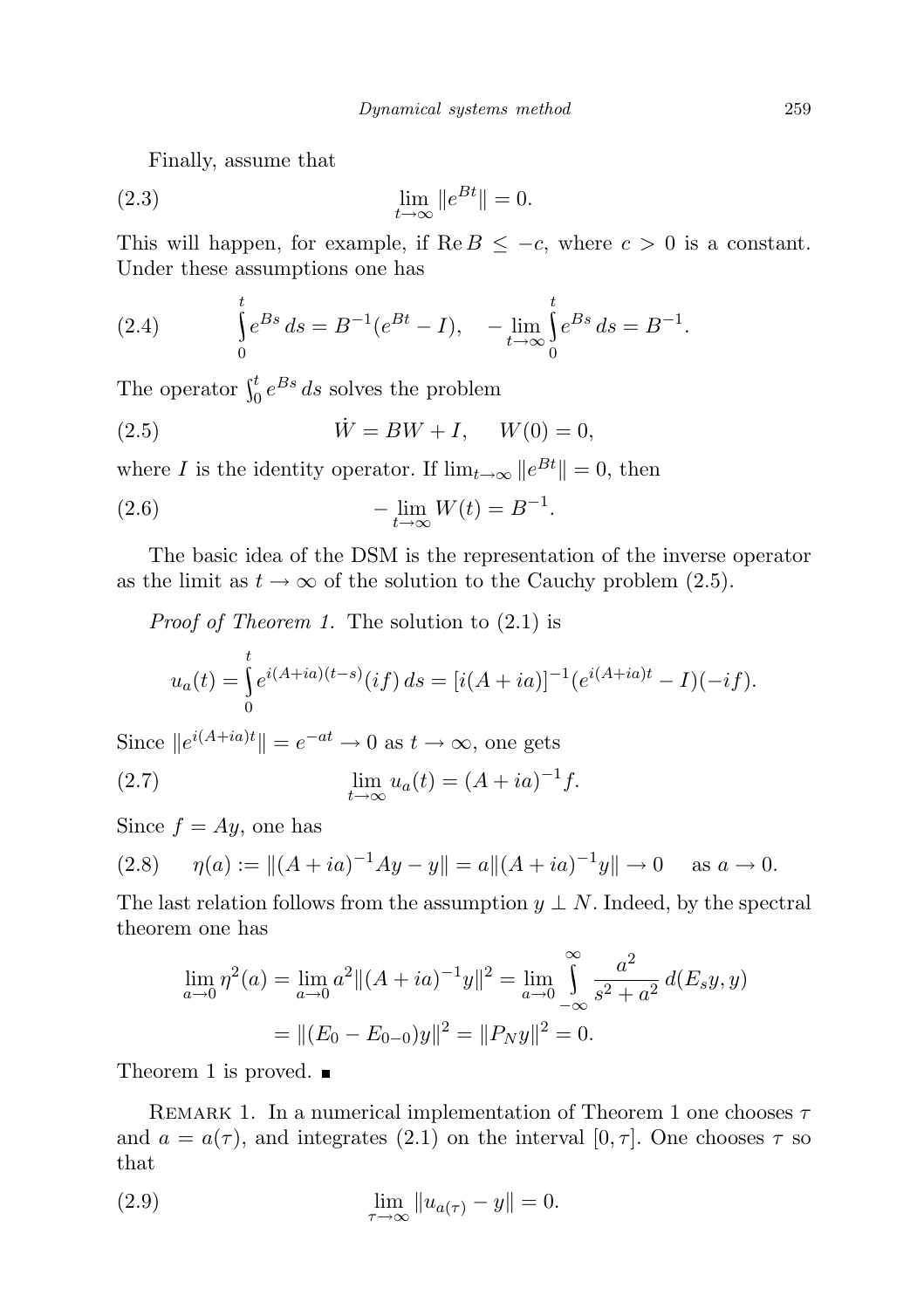In order to choose  $a(\tau)$ , note that  $||u_a(t) - u_a(\infty)|| \leq e^{-at}/a$ , as follows from the derivation of  $(2.7)$ . Therefore, by Theorem 1, the relation  $(2.9)$  holds if

(2.10) 
$$
\lim_{\tau \to \infty} \frac{e^{-a(\tau)\tau}}{a(\tau)} = 0, \quad \lim_{\tau \to \infty} a(\tau) = 0.
$$

For example, one may take  $a(\tau) = \tau^{-\gamma}$ , where  $0 < \gamma < 1$  is a constant.

Proof of Theorem 2. Let us start with the formula

$$
(2.11) \ \ u_{a,\delta}(t) = \int_0^t e^{i(A+ia)(t-s)} (-if_\delta) \, ds = [i(A+ia)]^{-1} (e^{i(A+ia)t} - I)(if_\delta).
$$

Thus

(2.12) 
$$
\mathcal{E} := \|u_{a,\delta}(t) - y\| \le \|u_{a,\delta}(t) - u_a(t)\| + \|u_a(t) - y\|.
$$

One has

(2.13) 
$$
\|u_{a,\delta}(t) - u_a(t)\| \le \frac{\|f_{\delta} - f\|}{a} \|I - e^{iAt - at}\| \le \frac{2\delta}{a},
$$

and

(2.14) 
$$
||u_a(t) - y|| \leq \frac{e^{-at}}{a} ||f|| + \eta(a),
$$

where  $\eta(a)$  is defined in (2.8),  $\lim_{a\to 0} \eta(a) = 0$ . Since  $||f|| \le ||f_{\delta}|| + \delta \le c$ , one obtains from  $(2.12)$ – $(2.14)$ :

$$
\lim_{\delta \to 0} \mathcal{E} = 0
$$

provided that  $t = t_{\delta}$ ,  $a = a(\delta)$  and

(2.16) 
$$
\lim_{\delta \to 0} t_{\delta} = \infty, \quad \lim_{\delta \to 0} a(\delta) = 0, \quad \lim_{\delta \to 0} \frac{e^{-a(\delta)t_{\delta}}}{a(\delta)} = 0, \quad \lim_{\delta \to 0} \frac{\delta}{a(\delta)} = 0.
$$

Theorem 2 is proved.  $\blacksquare$ 

REMARK 2. There are many choices of  $t_{\delta}$  and  $a(\delta)$  satisfying relations (2.16). If one has an estimate of the rate of decay of  $\eta(a)$  as  $a \to 0$ , then one may obtain some rate of convergence of  $\mathcal E$  to zero as  $\delta \to 0$ . However, it is impossible, in general, to get a rate of decay of  $\eta(a)$  as  $a \to 0$  without additional assumptions on the data  $f$  or on the solution  $y$ . A typical assumption is  $y = Az$ , that is,  $y \in R(A)$ . If fractional powers of A are defined (which is the case when  $A \geq 0$ , for example) then one may assume  $y = A^{\gamma}z$ ,  $\gamma > 0$ . Let us show how to get the rate of decay of  $\eta(a)$  under such assumptions. Assume, for example, that  $y = Az$ . Then

(2.17) 
$$
\eta^{2}(a) = \int_{-\infty}^{\infty} \frac{a^{2} s^{2}}{a^{2} + s^{2}} d(E_{s} z, z) \leq a^{2} ||z||^{2},
$$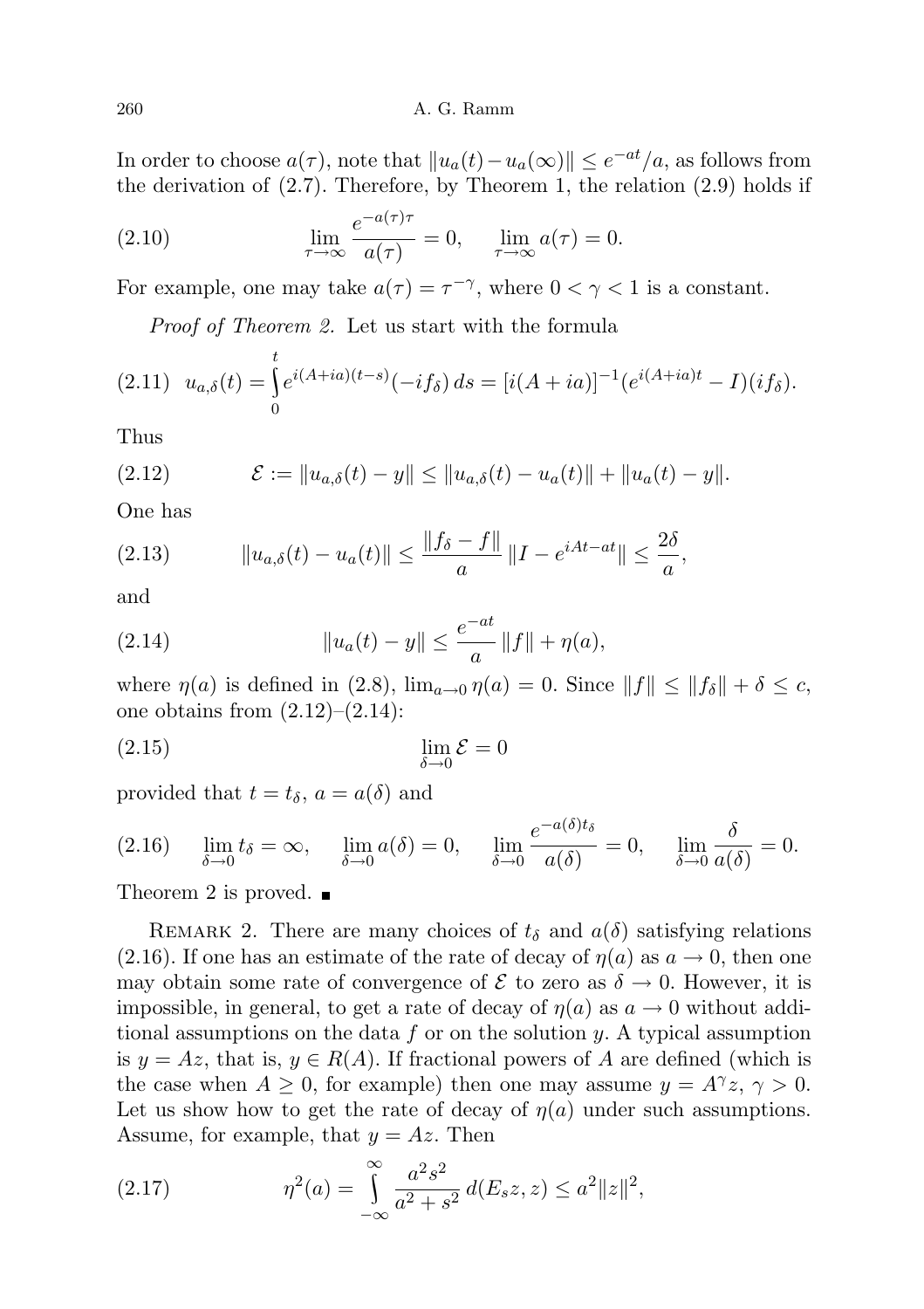and the error bound is

(2.18) 
$$
\mathcal{E} \le \frac{2\delta}{a} + c_1 \frac{e^{-at}}{a} + c_2 a, \quad c_2 = ||z||, \quad c_1 = ||f_\delta|| + \delta.
$$

Choose, for example,  $a = \delta^{\gamma}$ ,  $0 < \gamma < 1$ , and  $t_{\delta} = \delta^{-\mu}$ ,  $\mu > \gamma$ . Then  $\lim_{\delta \to 0} e^{-a(\delta)t_{\delta}}/a(\delta) = 0$  and (2.15) holds with the rate  $\delta^{\nu}, \nu = \min(1-\gamma, \gamma)$ . If  $\gamma = 1/2$  then  $\max_{0 \le \gamma \le 1} \min(1 - \gamma, \gamma)$  is equal to 1/2, and for  $\gamma = 1/2$  one gets  $\mathcal{E} = O(\delta^{1/2})$  if  $t_{\delta} = \delta^{-\mu}$  with  $\mu > 1/2$ .

**3. Second version of the DSM.** Consider problem  $(2.1)$  with  $a =$  $a(t)$ . Let us assume that

(3.1) 
$$
0 < a(t) \searrow 0
$$
,  $a' + a^2 \in L^1(0, \infty)$ ,  $\int_0^\infty a(s) ds = \infty$ .

The solution to this problem is

(3.2) 
$$
u(t) = \int_{0}^{t} e^{iA(t-s) - \int_{s}^{t} a(p) dp} ds (-if).
$$

THEOREM 3. Under the above assumptions one has

(3.3) 
$$
\lim_{t \to \infty} ||u(t) - y|| = 0.
$$

*Proof.* Since  $f = Ay$ , integrating by parts one gets

$$
u(t) = e^{iAt} e^{-iAs - \int_s^t a \, dp} y \vert_0^t - \int_0^t e^{iA(t-s)} a(s) e^{-\int_s^t a(p) \, dp} \, ds \, y.
$$

Thus

(3.4) 
$$
u(t) = y - e^{iAt - \int_0^t a \, dp} y - \int_0^t e^{iA(t-s)} a(s) e^{-\int_s^t a \, dp} \, ds \, y,
$$

and

$$
(3.5) \quad \|u(t) - y\| \le e^{-\int_0^t a \, dp} \|y\| + \Big\| \int_0^t e^{iA(t-s)} a(s) e^{-\int_s^t a \, dp} \, ds \, y \Big\| =: J_1 + J_2.
$$

By the last assumption of (3.1) one gets

$$
\lim_{t \to \infty} J_1 = 0.
$$

We now prove that

$$
\lim_{t \to \infty} J_2 = 0.
$$

Using the spectral theorem, one gets

(3.8) 
$$
J_2^2 = \int_{-\infty}^{\infty} d(E_{\lambda}y, y) \left| \int_{0}^{t} e^{i\lambda(t-s)} a(s) e^{-\int_{s}^{t} a \, dp} \, ds \right|^2.
$$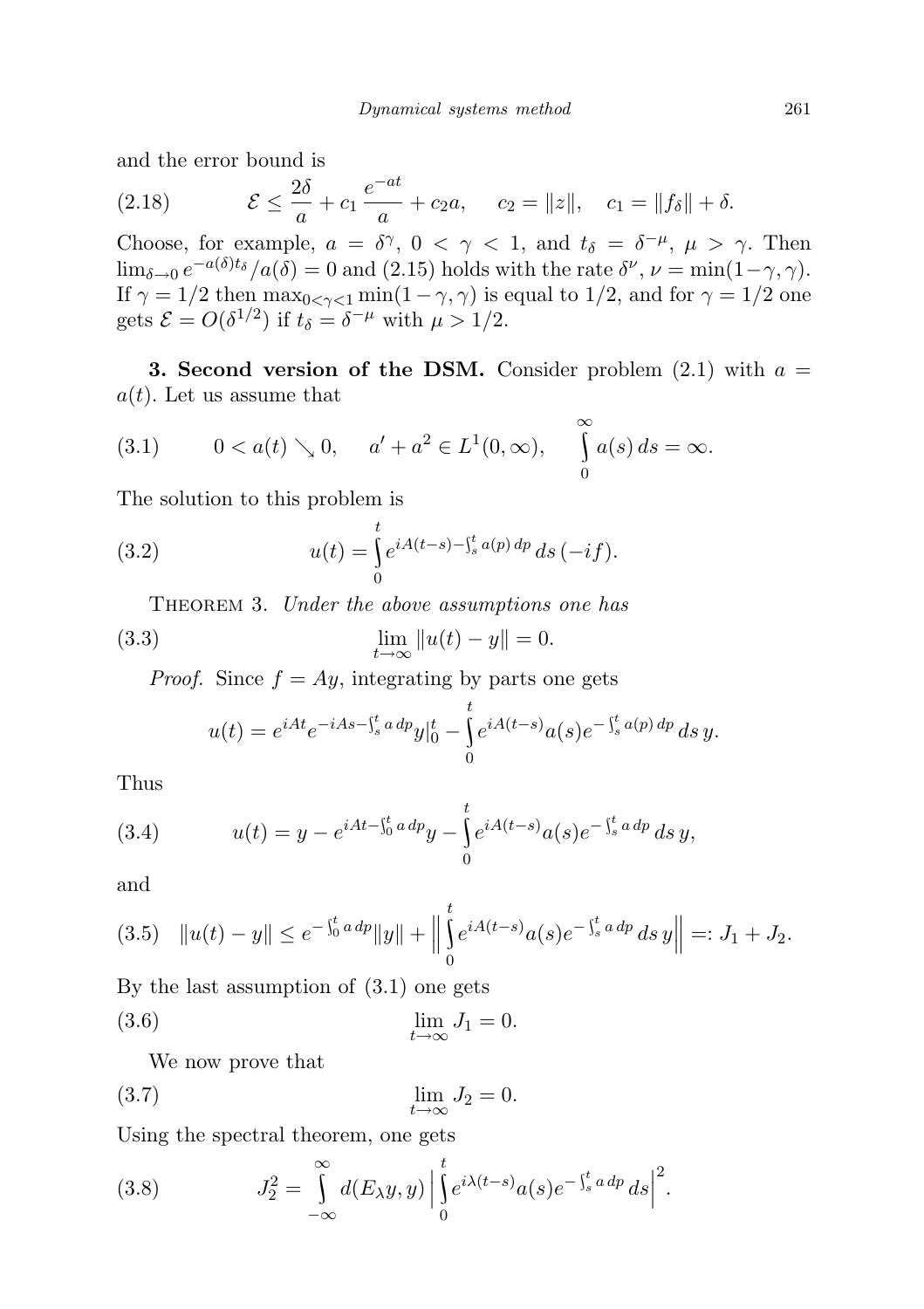Let us prove that

(3.9) 
$$
\lim_{t \to \infty} \int_{0}^{t} e^{i\lambda(t-s)} a(s) e^{-\int_{s}^{t} a \, dp} \, ds = 0 \quad \forall \lambda \neq 0.
$$

From (3.8), (3.9) and the assumption  $y \perp N$ , the conclusion (3.7) follows. To verify (3.9), integrating by parts one gets

$$
(3.10) \tJ_3 := \int_0^t e^{i\lambda(t-s)} a(s) e^{-\int_s^t a \, dp} \, ds
$$
  
=  $\frac{e^{i\lambda(t-s)}}{-i\lambda} a(s) e^{-\int_s^t a \, dp} \Big|_0^t + \frac{1}{i\lambda} \int_0^t e^{i\lambda(t-s)} [a'(s) + a^2(s)] e^{-\int_s^t a(p) \, dp} \, ds.$ 

Thus

(3.11) 
$$
J_3 = \frac{a(t)}{-i\lambda} + \frac{e^{i\lambda t - \int_0^t a \, dp} a(0)}{i\lambda} + J_4, \quad \lambda \neq 0,
$$

where  $J_4$  denotes the last integral in  $(3.10)$ . The first two terms in  $(3.11)$ tend to zero as  $t \to \infty$  because of the assumptions about  $a(t)$ .

Assumptions (3.1) imply that

$$
\lim_{t \to \infty} J_4 = 0.
$$

Thus, Theorem 3 is proved.  $\blacksquare$ 

REMARK 3. For example, the function  $a(t) = c_0/(c_1+t)^b$ , where  $c_0, c_1 > 0$ are arbitrary constants and  $b \in (1/2, 1)$  is a constant, satisfies assumptions (3.1).

Let us prove that Theorem 3 yields a stable solution to equation  $(1.1)$ .

THEOREM 4. There exists a stopping time  $t_{\delta}$ , with  $\lim_{\delta \to 0} t_{\delta} = \infty$ , such that (1.6) holds with  $u_{\delta} = u_{\delta}(t_{\delta})$ , where  $u_{\delta}(t)$  is the solution to problem (2.1) with  $a = a(t)$  and  $f_{\delta}$  in place of f, with  $||f_{\delta} - f|| \leq \delta$ .

Proof. One has

(3.13) 
$$
||u_{\delta}(t) - y|| \le ||u_{\delta}(t) - u(t)|| + ||u(t) - y||,
$$

where  $u(t)$  solves problem (2.1) with  $a = a(t)$  and exact data. We have proved in Theorem 3 that

(3.14) 
$$
\lim_{t \to \infty} ||u(t) - y|| = 0.
$$

We have

(3.15) 
$$
\|u_{\delta}(t) - u(t)\| \leq \int_{0}^{t} e^{-\int_{s}^{t} a(p) dp} ds \|f_{\delta} - f\| \leq \frac{\delta}{a(t)}.
$$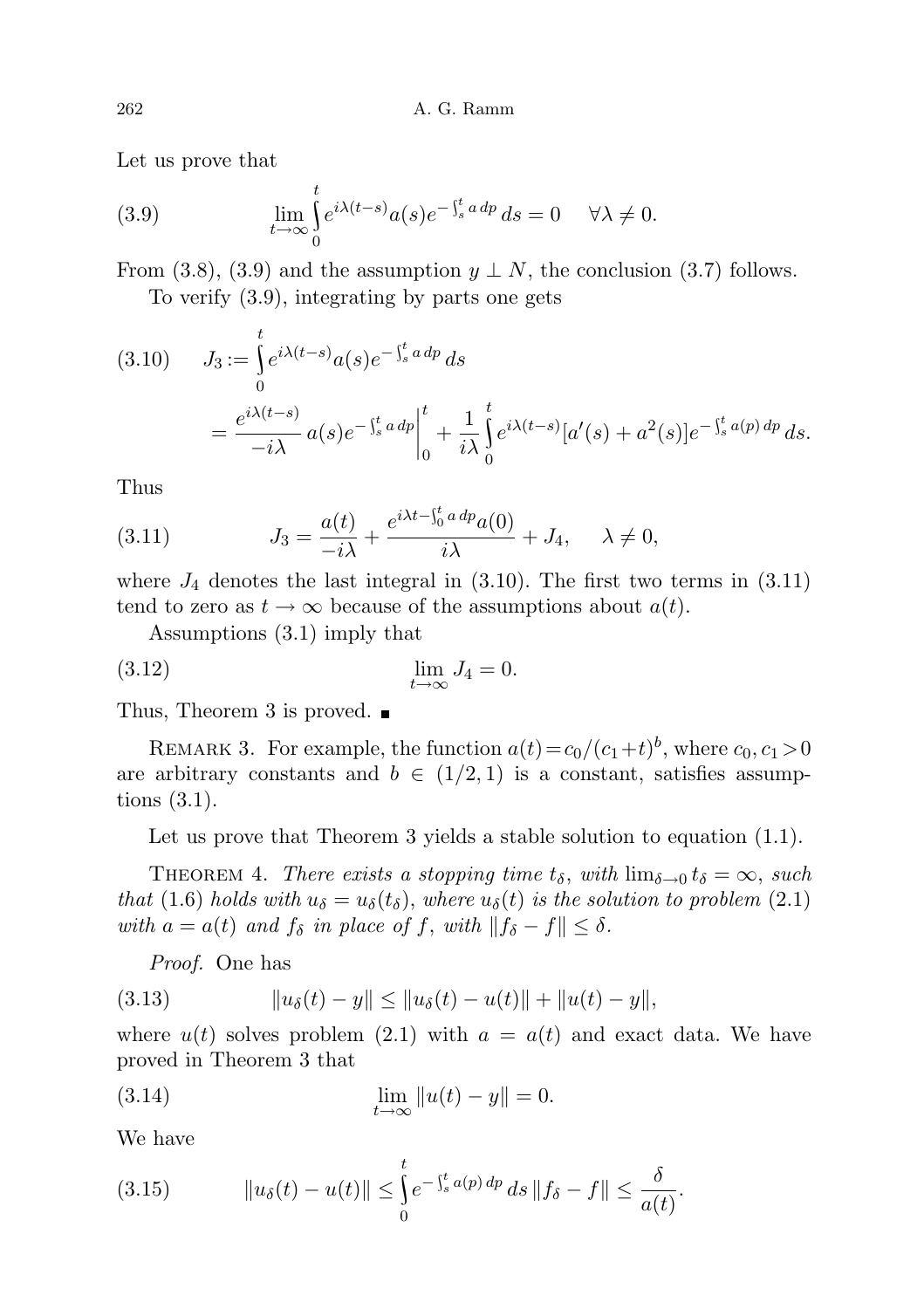Here the estimate  $\int_0^t e^{-\int_s^t a \, dp} \, ds \leq 1/a(t)$  was used, which is derived easily:

$$
\int_{0}^{t} e^{-\int_{s}^{t} a dp} ds \le \frac{1}{a(t)} \int_{0}^{t} a(s) e^{-\int_{s}^{t} a dp} dp = \frac{1}{a(t)} e^{-\int_{s}^{t} a dp} \Big|_{0}^{t}
$$
\n
$$
= \frac{1}{a(t)} (1 - e^{-\int_{0}^{t} a dp}) \le \frac{1}{a(t)}.
$$

Choose  $t_{\delta}$  so that

(3.16) 
$$
\lim_{\delta \to 0} t_{\delta} = \infty, \quad \lim_{\delta \to 0} \frac{\delta}{a(t_{\delta})} = 0.
$$

This is obviously possible. Then  $(3.13)$ – $(3.15)$  imply

(3.17) 
$$
\lim_{\delta \to 0} \|u_{\delta}(t_{\delta}) - y\| = 0.
$$

Theorem 4 is proved.  $\blacksquare$ 

## 4. Third version of DSM for solving equation (1.1)

(4.1) 
$$
\dot{u} = -u + T_{a(t)}^{-1} A^* f, \quad u(0) = 0,
$$

where  $f = Ay$ ,  $y \perp N$ , and  $a(t) > 0$  is a monotonically decaying continuous function such that  $\lim_{t\to\infty} a(t) = 0$  and  $\int_0^\infty a(t) dt = \infty$ . We could take the initial condition  $u(0) = u_0$  arbitrary. The contribution to the solution of problem (4.1) which comes from the initial condition  $u_0$  is the term  $u_0e^{-t}$ . It decays exponentially fast and our arguments do not depend on this term essentially. To simplify and shorten our argument we take  $u_0 = 0$ .

THEOREM 5. Under the assumptions of Theorem 3 the solution  $u(t)$  to problem (4.1) exists, is unique, is defined for all  $t \geq 0$ , and  $\lim_{t \to \infty} u(t) = y$ , where  $y$  is the minimal-norm solution to  $(1.1)$ .

Proof. One has

$$
u(t) = \int_{0}^{t} e^{-(t-s)} T_{a(s)}^{-1} A^* A y \, ds = \int_{0}^{t} e^{-(t-s)} y \, ds - \int_{0}^{t} e^{-(t-s)} a(s) T_{a(s)}^{-1} y \, ds.
$$

Thus

(4.2) 
$$
||u(t) - y|| \le e^{-t} ||y|| + \int_0^t e^{-(t-s)} a(s) ||T_{a(s)}^{-1}y|| ds.
$$

One can easily check that if  $b(s)$  is a continuous function on  $[0,\infty)$  and  $b(\infty) = \lim_{s \to \infty} b(s)$  exists, then

(4.3) 
$$
\lim_{t \to \infty} \int_{0}^{t} e^{-(t-s)} b(s) ds = b(\infty).
$$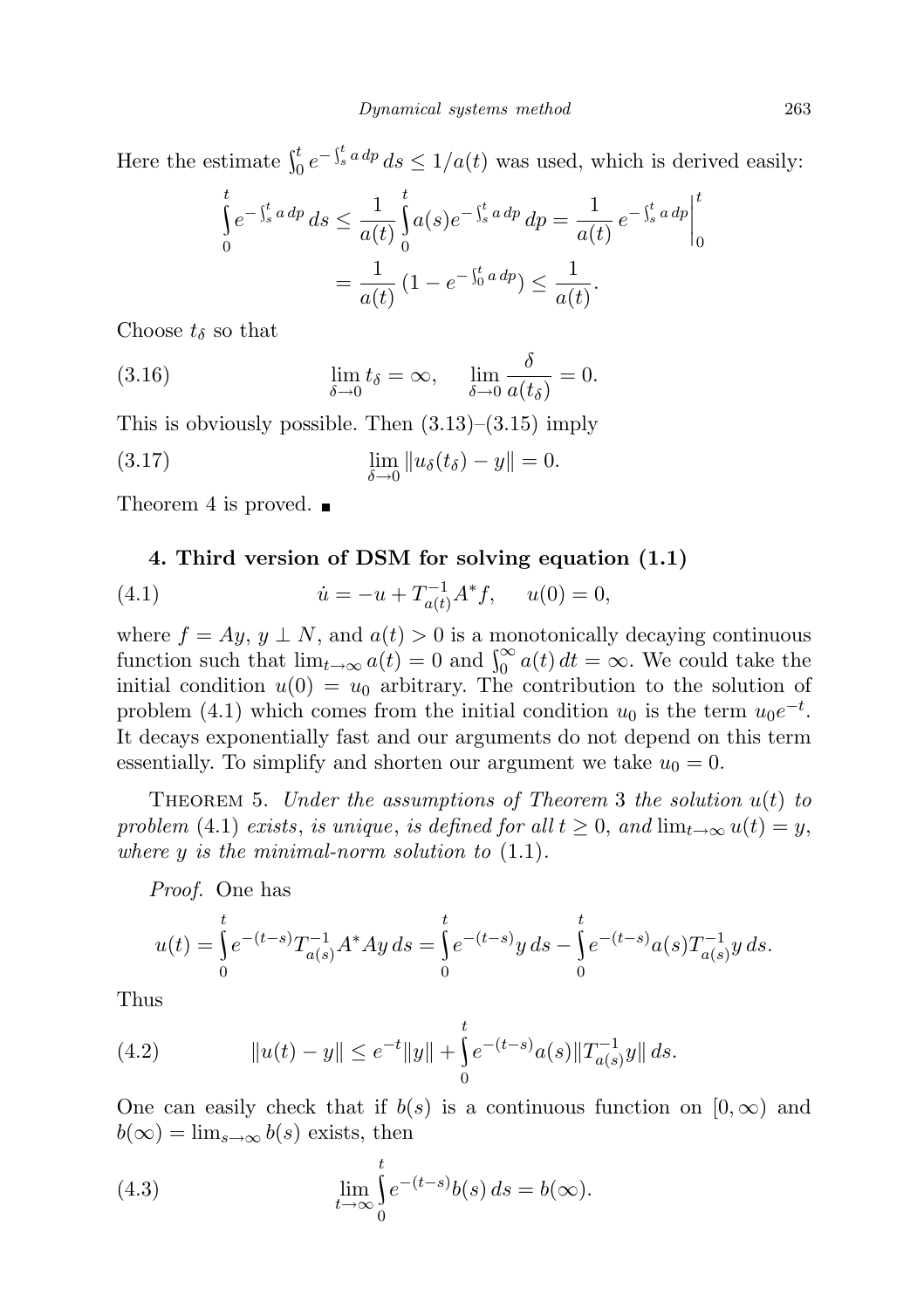Thus, Theorem 5 will be proved if one checks that

(4.4) 
$$
\lim_{a \to 0} a \|T_a^{-1}y\| = 0 \quad \forall y \in H.
$$

To prove (4.4) one writes, using the spectral theorem,

(4.5) 
$$
a^2 \|T_a^{-1}y\|^2 = \int_0^\infty \frac{a^2}{(s+a)^2} d(E_s y, y) = \|P_N y\|^2 = 0.
$$

Theorem 5 is proved.  $\blacksquare$ 

Let us prove that the DSM method (4.1) yields a stable solution to problem (1.1). Assume that f is replaced by  $f_\delta$ , with  $||f_\delta - f|| \leq \delta$ , in equation (4.1), and denote by  $u_{\delta}(t)$  the corresponding solution. Then, using the estimate (3.13), one gets

(4.6) 
$$
\lim_{\delta \to 0} ||u_{\delta}(t_{\delta}) - y|| = 0
$$

provided that

(4.7) 
$$
\lim_{\delta \to 0} t_{\delta} = \infty, \quad \lim_{\delta \to 0} \frac{\delta}{\sqrt{a(t_{\delta})}} = 0.
$$

To check the sufficiency of the second condition of  $(4.7)$  for  $(4.6)$  to hold, one proceeds as follows:

(4.8) 
$$
||u_{\delta}(t) - u(t)|| = \Big\| \int_{0}^{t} e^{-(t-s)} T_{a(s)}^{-1} A^{*} (f_{\delta} - f) ds \Big\|
$$

$$
\leq \delta \int_{0}^{t} e^{-(t-s)} \frac{1}{2\sqrt{a(s)}} ds \leq \frac{\delta}{2\sqrt{a(t)}}.
$$

Here we have used the monotonicity of  $a(t)$ , which implies  $a(t) \leq a(s)$  if There we have used the monotonicity of  $u(t)$ , which implies  $u(t) \le u(t)$ <br> $t \ge s$ , and the estimate  $||T_a^{-1}A^*|| \le 1/(2\sqrt{a})$ , which was proved earlier.

Let us state the result we have proved.

THEOREM 6. If  $t_{\delta}$  is chosen so that (4.7) holds, then the solution  $u_{\delta}(t)$ to problem (4.1) with noisy data  $f_{\delta}$  in place of f satisfies (4.6).

5. A new discrepancy principle. The usual discrepancy principle is described in the introduction. It requires solving nonlinear equation  $\|Au_{a,\delta} - f\| = C\delta$  with  $C = \text{const}, 1 < C < 2$ , where  $u_{a,\delta} = T_a^{-1}A^*f_{\delta}$ . Thus one has to know the exact minimizer  $u_{a,\delta}$  of the functional  $F(u)$  =  $||Au - f_{\delta}||^2 + a||u||^2$ , or the exact solution of the equation  $T_a u = A^* f_{\delta}$ .

In this section we discuss the following question:

How does one formulate the discrepancy principle in the case when  $u_{a,\delta}$ is not the exact solution of the minimization problem  $F(u) = min$ , but an approximate solution?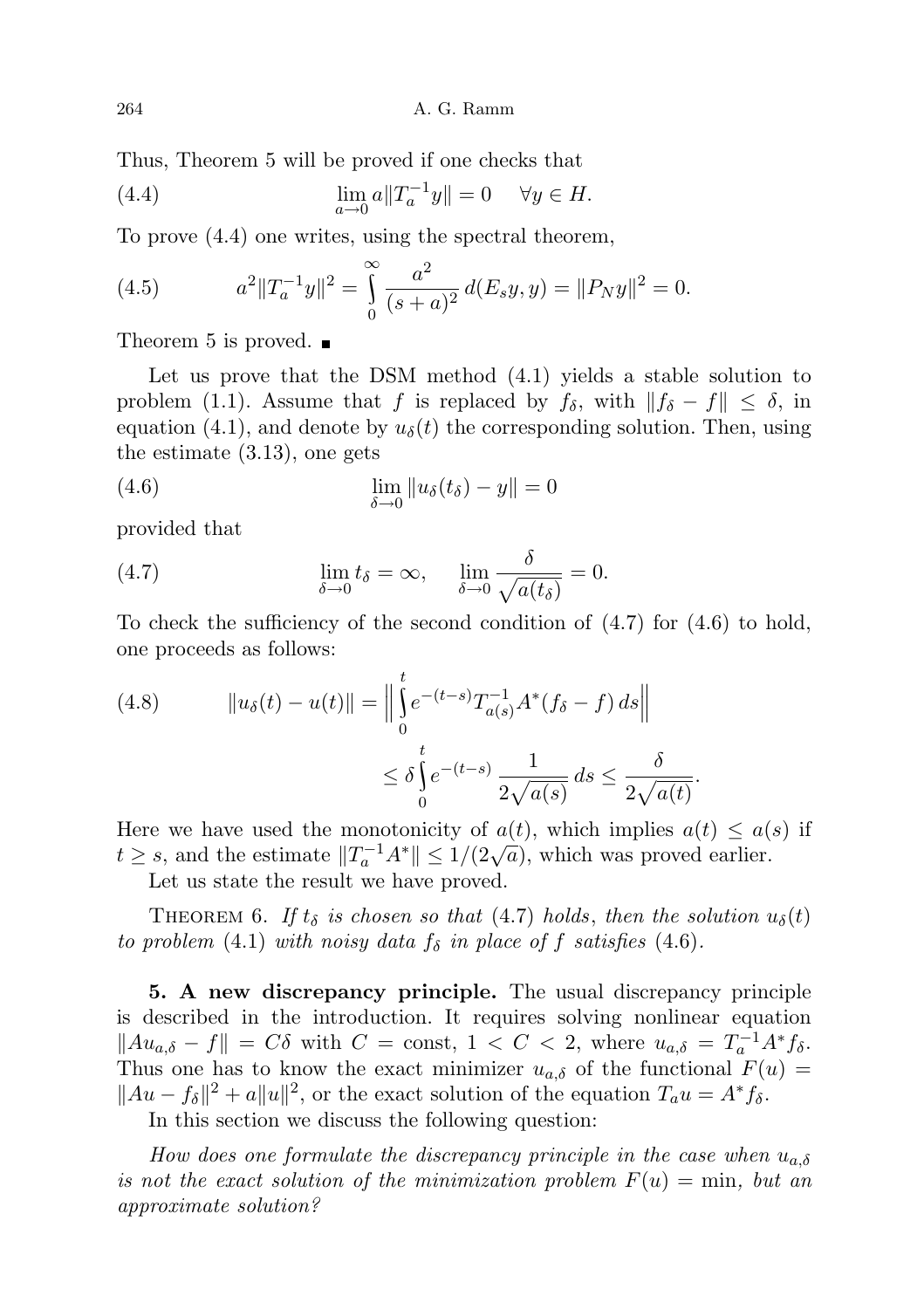Let us state the result.

THEOREM 7. Assume that A is a bounded linear operator in a Hilbert space H, that  $f = Ay$ ,  $y \perp N$ ,  $||f_{\delta} - f|| \leq \delta$ ,  $||f_{\delta}|| > C\delta$ ,  $C = \text{const}$ ,  $C \in (1, 2)$ , and  $u_{a,\delta}$  is any element which satisfies the inequality

(5.1) 
$$
F(u_{a,\delta}) \le m + (C^2 - 1 - b)\delta^2,
$$

where

(5.2) 
$$
F(u) = ||Au - f_{\delta}||^{2} + a||u||^{2}, \quad m = \inf_{u \in H} F(u),
$$

 $b = \text{const} > 0$  and  $C^2 > 1 + b$ . Then the equation

(5.3) 
$$
||Au_{a,\delta} - f_{\delta}|| = C\delta
$$

has a solution for any fixed  $\delta > 0$ , with  $\lim_{\delta \to 0} a(\delta) = 0$ , and

(5.4) 
$$
\lim_{\delta \to 0} ||u_{\delta} - y|| = 0,
$$

where  $u_{\delta} = u_{a(\delta),\delta}$  and  $a(\delta)$  solves (5.3).

Proof. To prove the existence of a solution to (5.3), we denote  $\|Au_{a,\delta} - f_{\delta}\|$  by  $h(\delta, a)$ , check that  $h(\delta, +0) < C\delta$ ,  $h(\delta, \infty) > C\delta$ , and note that  $h(\delta, a)$  is a continuous function of a on the interval  $(0, \infty)$ . This implies the existence of a solution  $a = a(\delta)$  to equation (5.3).

As  $a \to \infty$ , one has

$$
a||u_{a,\delta}||^2 \le F(u_{a,\delta}) \le m + (C^2 - 1 - b)\delta^2 \le F(0) + (C^2 - 1 - b)\delta^2,
$$
  
so, with  $c := F(0) + (C^2 - 1 - b)\delta^2$ , one obtains

$$
||u_{a,\delta}|| \le c/\sqrt{a} \to 0 \quad \text{as } a \to \infty.
$$

Thus

(5.5) 
$$
h(\delta, \infty) = \|A0 - f_{\delta}\| = \|f_{\delta}\| > C\delta.
$$

As  $a \to 0$ , one has

$$
h^{2}(\delta, a) \le F(u_{a,\delta}) \le m + (C^{2} - 1 - b)\delta^{2} \le F(y) + (C^{2} - 1 - b)\delta^{2}.
$$

Since

$$
F(y) = \delta^2 + a||y||^2,
$$

one has

$$
h^{2}(\delta, a) \le (C^{2} - b)\delta^{2} + a||y||^{2},
$$

and

(5.6) 
$$
h(\delta, +0) \le (C^2 - b)^{1/2} \delta < C\delta.
$$

Finally, the continuity of  $h(\delta, a)$  with respect to  $a \in (0, \infty)$  for any fixed  $\delta > 0$ follows from the continuity of the bounded operator A and the continuity of  $u_{a,\delta}$  with respect to  $a \in (0,\infty)$ . Thus, the existence of a solution  $a = a(\delta) > 0$ of equation (5.3) is proved. One takes a solution for which  $\lim_{\delta \to 0} a(\delta) = 0$ .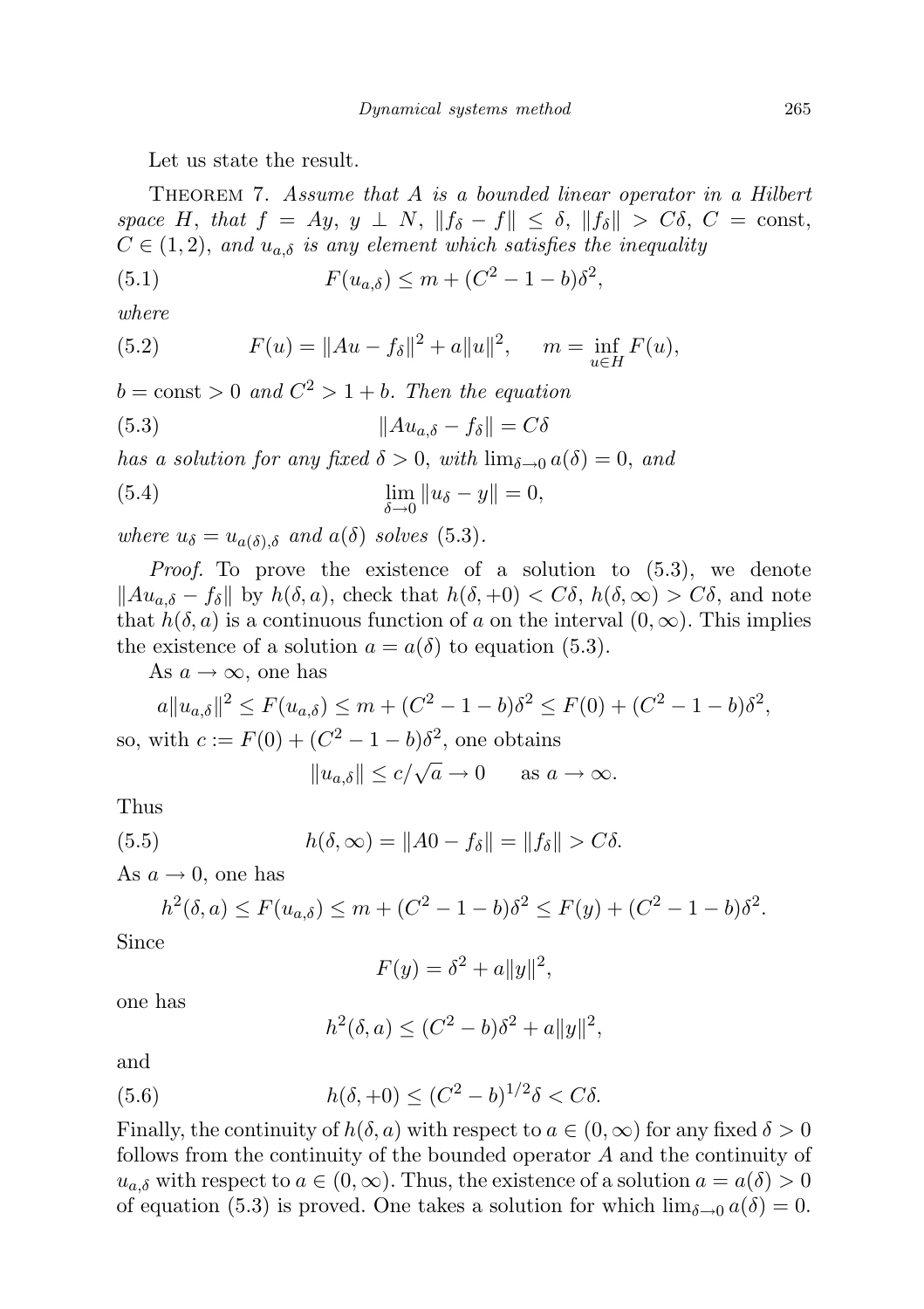Such a solution exists because  $h(\delta, +0)$  and  $m = m(\delta, a)$  tend to zero as  $\delta \to 0$  and  $a \to 0$ .

Let us prove (5.4). One has

$$
(5.7) \quad F(u_\delta) = \|Au_\delta - f_\delta\|^2 + a(\delta)\|u_\delta\|^2 \le \|Ay - f_\delta\|^2 + a(\delta)\|y\|^2
$$
  

$$
\le \delta^2 + a(\delta)\|y\|^2.
$$

Since  $||Au_{\delta} - f_{\delta}|| = C\delta, C > 1$  it follows from (5.7) that

(5.8) kuδk ≤ kyk.

Thus one may assume that  $u_{\delta} \to u$  as  $\delta \to 0$ .

Let us prove that  $Au = f$ . First, we observe that

$$
||Au_{\delta}-f|| \leq ||Au_{\delta}-f_{\delta}|| + ||f_{\delta}-f|| \leq C\delta + \delta,
$$

so

(5.9) 
$$
\lim_{\delta \to 0} \|Au_{\delta} - f\| = 0.
$$

Secondly, for any  $v \in H$  we have

(5.10) 
$$
(f - Au, v) = \lim_{\delta \to 0} (Au_{\delta} - Au, v) = \lim_{\delta \to 0} (u_{\delta} - u, A^*v) = 0,
$$

because  $u_{\delta} \to u$ . Since v is arbitrary, one concludes from (5.10) that  $Au = f$ . From (5.8) it follows that  $||u|| \le ||y||$ . As the minimal-norm solution to the equation  $Au = f$  is unique, one obtains  $u = y$ . Thus,  $u_{\delta} \rightarrow y$  and  $||u_{\delta}|| \le ||y||$ . This implies (5.4), as follows from (1.18).

Theorem 7 is proved.  $\blacksquare$ 

6. Discrepancy principle does not yield uniform convergence with respect to the data. In this section we make the following assumption.

ASSUMPTION A. A is a linear bounded operator in a Hilbert space H,  $N := N(A) = N(A^*) := N^* = \{0\}, A^{-1}$  is unbounded,  $Ay = f$ ,  $||f_{\delta} - f|| \leq \delta$ ,  $||f_\delta|| > \delta.$ 

Let  $a = a(\delta)$  be chosen by the discrepancy principle,

(6.1) 
$$
||Au_{a,\delta} - f_{\delta}|| = C\delta, \quad u_{\delta} = u_{a(\delta),\delta} = T_{a(\delta)}^{-1}A^*f_{\delta}.
$$

Consider the set

$$
S_{\delta} := \{ v : \|Av - f_{\delta}\| \le \delta \}.
$$

We are interested in the following question: given  $\{f_\delta\}_{\delta \in (0,\delta_0)}$ , where  $\delta_0 > 0$  is a small number, and assuming that  $a(\delta)$  is the solution to (6.1), can one guarantee uniform convergence with respect to the data f?

In other words, is it true that

(6.2) 
$$
\lim_{\delta \to 0} \sup_{v \in S_{\delta}} ||u_{\delta} - v|| = 0 ?
$$

The answer is no.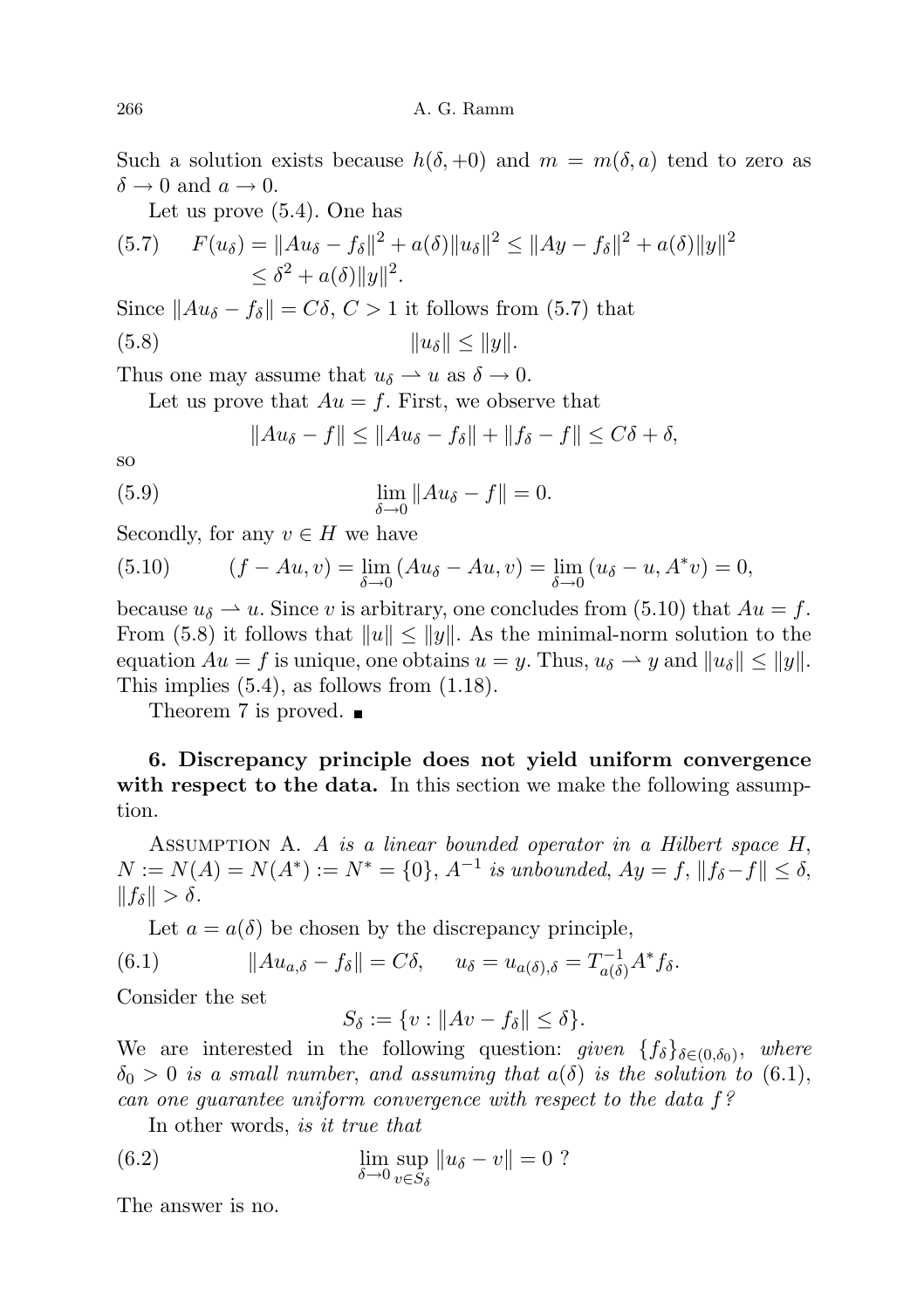THEOREM 8. There exist  $f_{\delta}$  such that

(6.3) 
$$
\lim_{\delta \to 0} \sup_{v \in S_{\delta}} ||u_{\delta} - v|| \geq c > 0, \quad c = \text{const.}
$$

*Proof.* Set  $T_a^{-1}A^* =: G, u_{\delta} = Gf_{\delta}, ||G|| = 1/(2\sqrt{a})$ . We have proved in  $(1.10)$  that  $||G|| \leq 1/2\sqrt{a}$ , but in fact equality holds because in  $(1.10)$ , U is unitary under Assumption A. Thus, one can find an element  $p = p_a$  with  $||p|| = \delta/2$  such that

(6.4) 
$$
||Gp|| \ge \frac{1}{2} ||G|| ||p|| = \frac{\delta}{8\sqrt{a}}.
$$

Assumption A implies that the ranges  $R(A)$  and  $R(T)$  are dense in H. Thus one can find an element  $z = z_{a,\delta}$  such that

(6.5) 
$$
||f_{\delta} - AT^{b}z - p|| \leq \delta/8, \quad b \in (0, 1), b = \text{const.}
$$

For any  $v$  one has

(6.6) 
$$
||Gf_{\delta} - v|| \le ||Gf_{\delta} - GAv|| + ||GAv - v||.
$$

Take  $v = T^b z$  and let  $M > 0$  be an arbitrarily large fixed constant. Then

(6.7) 
$$
\lim_{\delta \to 0} \sup_{v \in S_{\delta}, v = B^{b}z, ||z|| \le M} ||GAv - v|| = 0,
$$

because

(6.8) 
$$
||GAv - v|| = ||T_a^{-1}Tv - v|| = ||-aT^{-1}T^b z|| = a \sup_{s \ge 0} \frac{s^b}{s+a} = ca^b,
$$

where  $c = b^b (1 - b)^{1 - b}$ . From  $(6.7)$  and  $(6.6)$  one sees that

(6.9) 
$$
\lim_{\delta \to 0} \sup_{v \in S_{\delta}, v = T^{b}z, ||z|| \le M} ||Gf_{\delta} - v|| = 0
$$

if and only if

(6.10) 
$$
\lim_{\delta \to 0} \sup_{v \in S_{\delta}, v = T^{b}z, ||z|| \le M} ||Gf_{\delta} - GAv|| = 0.
$$

Take  $z = z_a$ ,  $v = T^b z$ . Then

(6.11)  $||f_{\delta} - Av|| \le ||p|| + ||f_{\delta} - AB^{b}z - p|| \le \delta/2 + \delta/8 = 5\delta/8 \le \delta,$ and, using (6.5), one gets

(6.12) 
$$
||Gf_{\delta} - GAv|| = ||G(f_{\delta} - Av - p) + Gp|| \ge ||Gp|| - ||G|| \frac{\delta}{8}
$$

$$
\ge \frac{\delta}{\sqrt{a}} \left(\frac{1}{8} - \frac{1}{16}\right) = \frac{\delta}{16\sqrt{a}}.
$$

If  $\delta/\sqrt{a} \ge c > 0$ , then, according to (6.12), (6.10) fails.

Let us find  $f_\delta$  such that for  $a = a(\delta)$ , defined by the discrepancy principle, Let us find  $f_{\delta}$  such that for  $a \equiv a(\delta)$ , defined by the discrepancy principle,<br>one has  $\delta/\sqrt{a} \ge c > 0$ . This will complete the proof of Theorem 8. Let us

 $\mathbf{L}$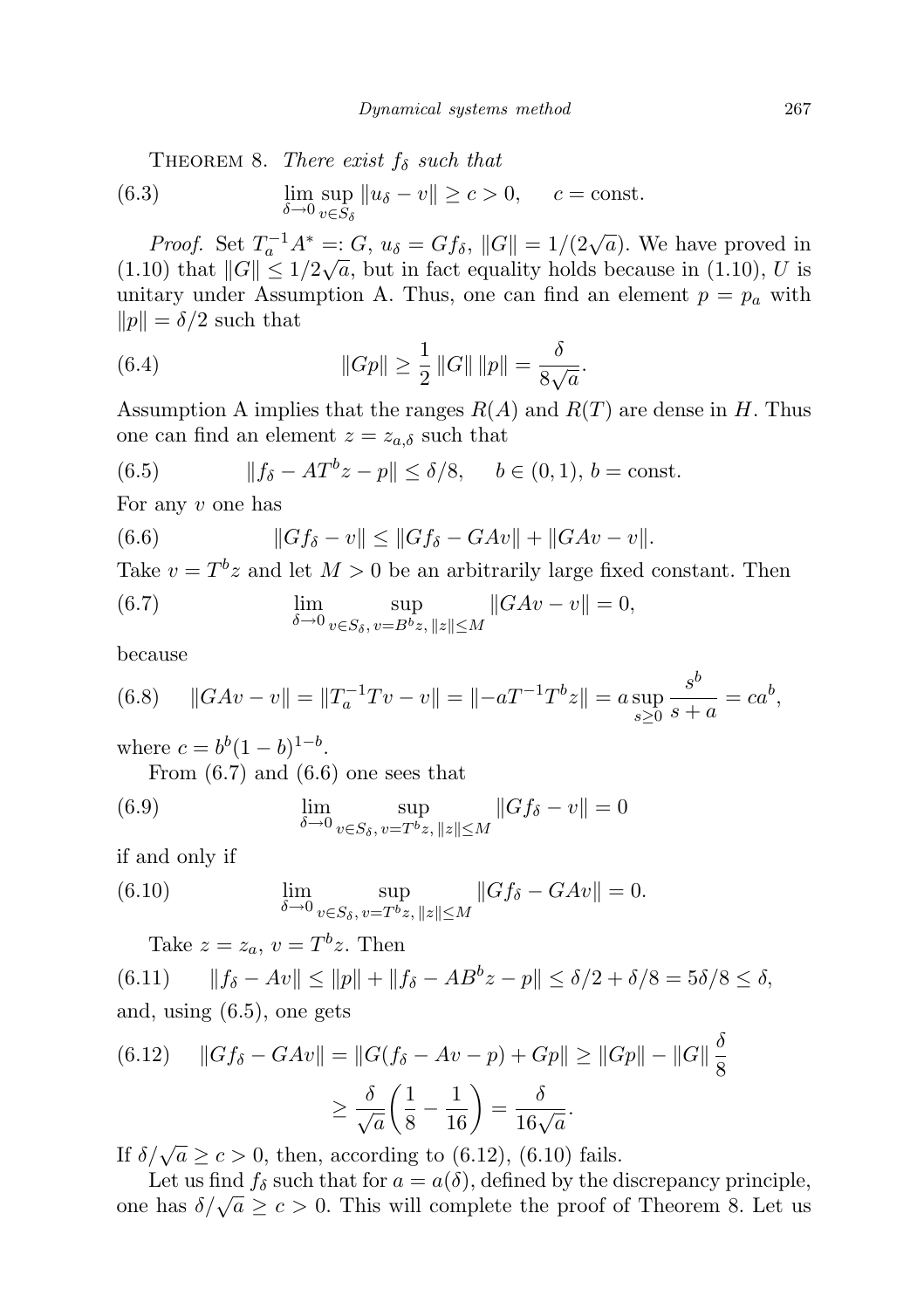#### 268 A. G. Ramm

assume for simplicity that  $A = A^* > 0$  is compact. Then  $T = A^*A = A^2$ , and equation (6.1) becomes

(6.13) 
$$
C^2 \delta^2 = ||[A(A^2 + a)^{-1}A - I]f_\delta||^2
$$

$$
= \sum_{j=1}^\infty \left[\frac{\lambda_j^2}{\lambda_j^2 + a} - 1\right]^2 |f_{\delta j}|^2 = \sum_{j=1}^\infty \frac{a^2 |f_{\delta j}|^2}{(\lambda_j + a)^2}.
$$

Here  $\lambda_j$  are the eigenvalues of  $A^2$ ,  $f_{\delta j} = (f_{\delta}, \varphi_j)$ ,  $A^2 \varphi_j = \lambda_j \varphi_j$ ,  $\|\varphi_j\| = 1$ . Assume, for example, that  $\lambda_j = 1/j$  and  $|f_{\delta j}|^2 = 1/j^2$ . Then (6.13) becomes

(6.14) 
$$
C^2 \frac{\delta^2}{a^2} = \sum_{j=1}^{\infty} \frac{j^{-2}}{(j^{-1} + a)^2} =: I(a).
$$

Note that

$$
I(a) \sim I_1(a) \quad \text{as } a \to 0,
$$

where

$$
I_1(a) := \int_{1}^{\infty} \frac{x^{-2}}{(x^{-1} + a)^2} dx.
$$

One has

$$
I_1(a) = \int_{1}^{\infty} \frac{x^{-2}}{(x^{-1} + a)^2} dx = \int_{0}^{1} \frac{ds}{(s+a)^2} = -(s+a)^{-1}|_{0}^{1}
$$

$$
= a^{-1} \left[ 1 - \frac{a}{a+2} \right] = \frac{1}{a} [1 + O(a)], \quad a \to 0.
$$

This and (6.14) imply  $\delta/\sqrt{a} \ge c > 0$  as  $\delta \to 0$ . Theorem 8 is proved.

7. Iterative processes for solving equation (1.1). In this section convergent iterative processes for solving equation (1.1) are constructed in the case when  $A$  is a closed, densely defined, unbounded operator in  $H$ . Consider the process

(7.1) 
$$
u_{n+1} = Bu_n + T_a^{-1}A^*f, \quad u_1 \perp N, B := aT_a^{-1},
$$

where  $a = \text{const} > 0$  and the initial element  $u_1$  is arbitrary in the subspace  $N^{\perp}$ , where  $N := N(A) = N(T)$ ,  $T = A^*A$ ,  $T_a = T + aI$ . Note that  $B \geq 0$ and  $||B|| \leq 1$ .

THEOREM 9. Under the above assumptions one has

(7.2) 
$$
\lim_{n \to \infty} \|u_n - y\| = 0.
$$

*Proof.* Let  $w_n = u_n - y$ . Then

(7.3) 
$$
w_{n+1} = Bw_n = B^n w, \quad w := u_1 - y, \quad w \perp N.
$$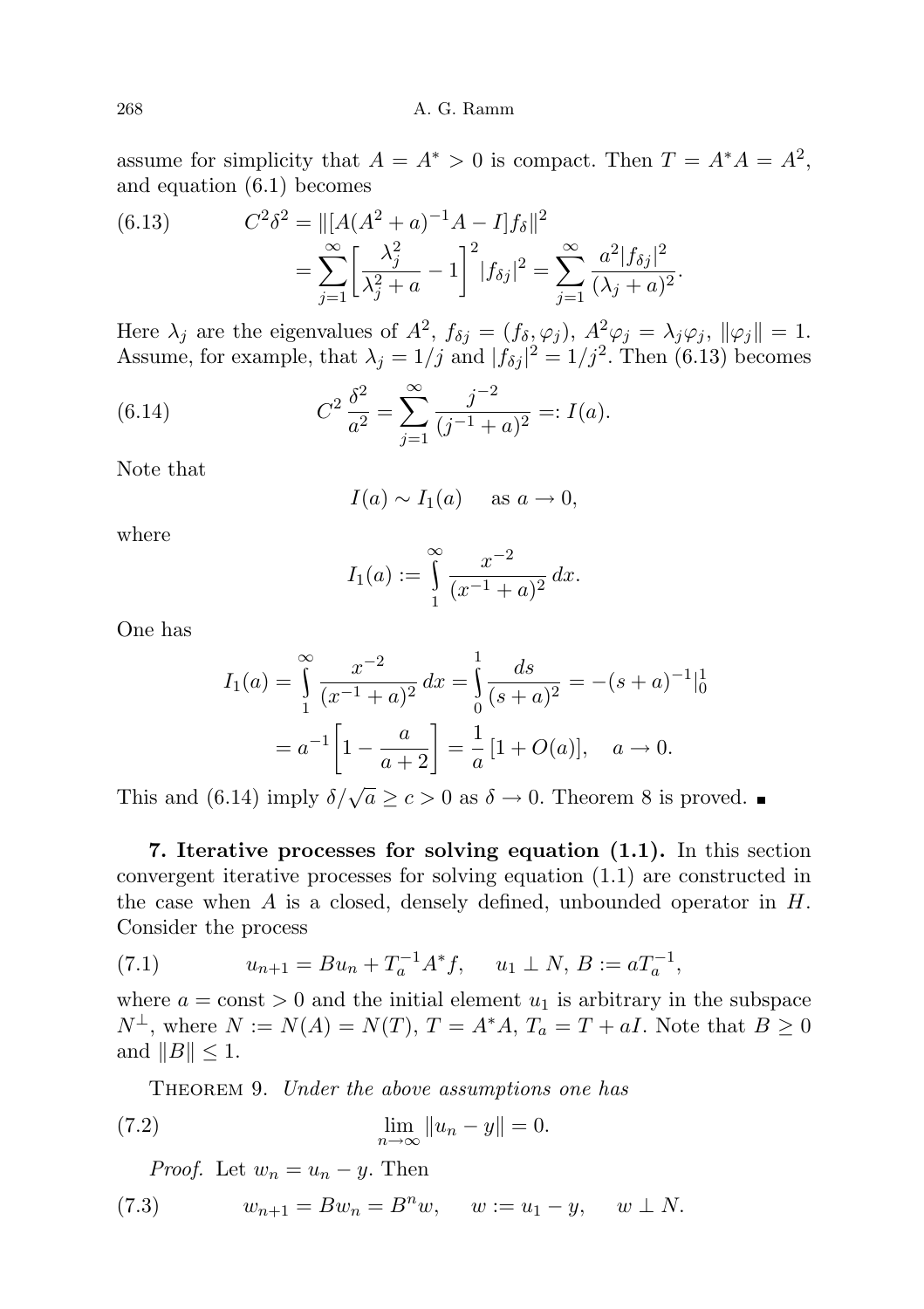Let us prove that

(7.4) 
$$
\lim_{n \to \infty} ||B^n w|| = 0.
$$

If (7.4) is verified, then Theorem 9 is proved. We have

(7.5) 
$$
||B^n w||^2 = \int_0^\infty \frac{a^{2n}}{(a+s)^{2n}} d(E_s w, w) = \int_{s>b} + \int_{0 \le s \le b} =: J_1 + J_2,
$$

where  $E_s$  is the resolution of the identity corresponding to the operator  $T \geq 0$ , and  $b > 0$  is a small number which will be chosen later. For any fixed  $b > 0$  one has  $\lim_{n \to \infty} J_1 = 0$  because  $a/(a + s) \le a/(a + b) < 1$  if  $s \ge b$ . On the other hand,  $J_2 \leq \int_0^b d(E_s w, w)$ , and  $\lim_{b \to 0} \int_0^b d(E_s w, w) = 0$  because  $w \perp N = E_0H$ . Therefore, given an arbitrary small number  $\eta > 0$  one can choose  $b > 0$  such that  $J_2 \leq \eta/2$ . Fix such a b and choose n sufficiently large so that  $J_1 \leq \eta/2$ . Then  $||B^n w||^2 \leq \eta$ . Since  $\eta$  is arbitrarily small, we have proved  $(7.4)$ . Theorem 9 is proved.

REMARK 4. The iterative process  $(7.1)$  yields a stable solution of equation (1.1). Indeed, let  $f_\delta$  be given with  $||f_\delta - f|| \leq \delta$ , and let  $u_{n,\delta}$  be defined by (7.1) with  $f_\delta$  in place of f. Let  $w_{n,\delta} = u_{n,\delta} - y$ . Then

$$
w_{n+1,\delta} = Bw_{n,\delta} + T_a^{-1}A^*(f_{\delta} - f),
$$

so

(7.6) 
$$
w_{n+1,\delta} = \sum_{j=1}^{n} B^{j} T^{-1} A^{*} (f_{\delta} - f) + B^{n} (u_{1} - y), \quad (u_{1} - y) \perp N.
$$

We have proved above that

(7.7) 
$$
||B^n(u_1 - y)|| =: \mathcal{E}(n) \to 0 \quad \text{as } n \to \infty.
$$

One has

(7.8) 
$$
\Big\|\sum_{j=0}^n B^j T_a^{-1} A^*(f_\delta - f)\Big\| \le \frac{(n+1)\delta}{2\sqrt{a}},
$$

because  $||B|| \le 1$  and  $||T_a^{-1}A^*|| \le 1/(2\sqrt{a})$ . From (7.7) and (7.8) one finds the stopping rule, i.e., the number  $n(\delta)$  such that  $\lim_{\delta \to 0} ||w_{n(\delta),\delta}|| = 0$ . This  $n(\delta)$  is found for any fixed small  $\delta$  as the minimizer for the problem

(7.9) 
$$
\frac{(n+1)\delta}{2\sqrt{a}} + \mathcal{E}(n) = \min.
$$

Alternatively, one can find  $n_1(\delta)$  from the equation

(7.10) 
$$
\mathcal{E}(n) = \frac{(n+1)\delta}{2\sqrt{a}}.
$$

Clearly  $n(\delta)$  and  $n_1(\delta)$  tend to  $\infty$  as  $\delta \to 0$ .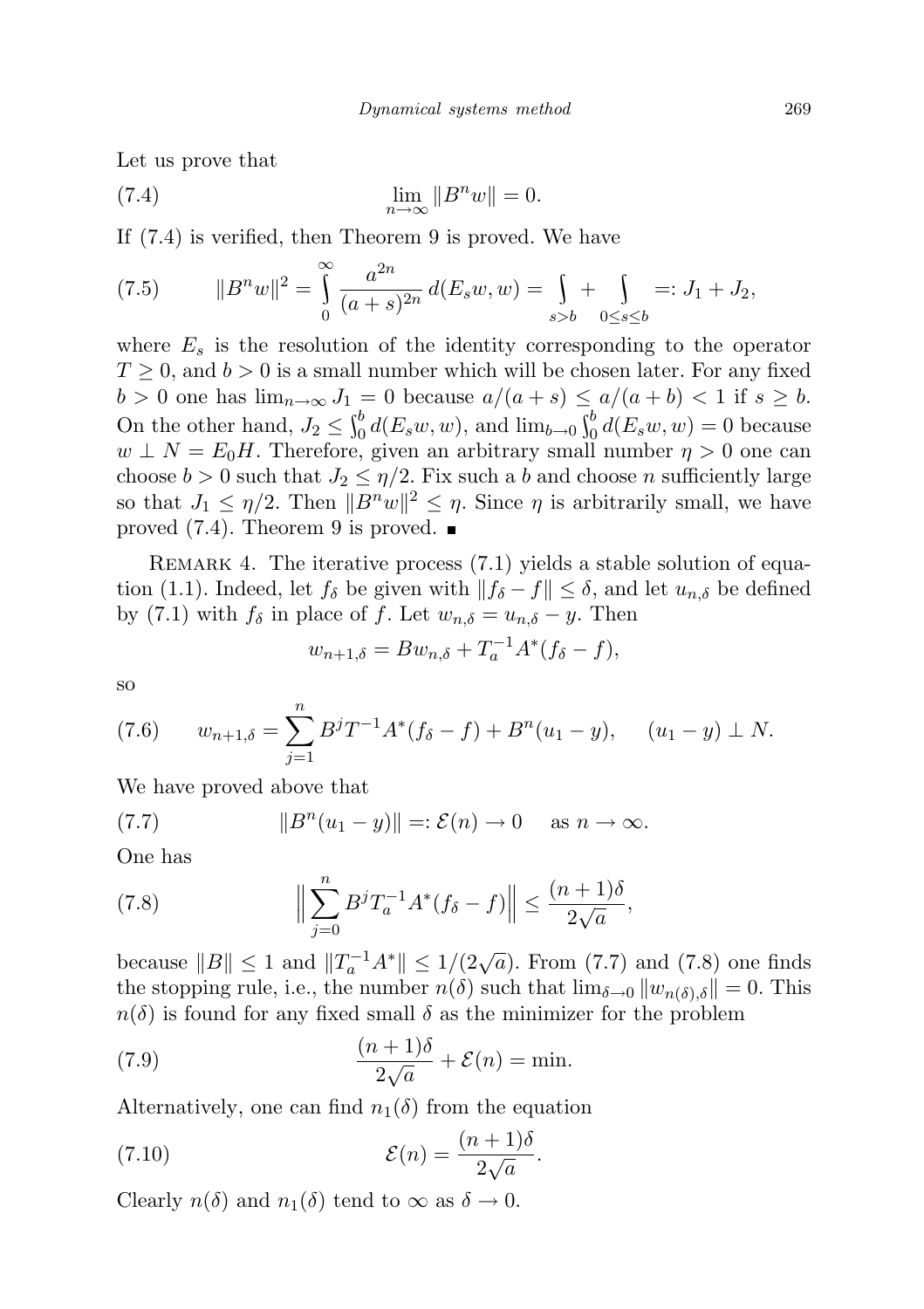270 A. G. Ramm

8. Discrepancy principle for DSM. In this section we formulate and justify a discrepancy principle for DSM.

Let us start with the version (4.1). We assume that  $a(t) > 0$  is a monotonically decaying twice continuously differentiable function,  $\lim_{t\to\infty} [a(t) + |\dot{a}|]$  $+ a = 0, a > 0, \text{ and } \lim_{t \to \infty} \dot{a}(t)/a(t) = 0, \text{ for example, } a(t) = c_1/(c_0 + t)^b,$ where  $c_1$ ,  $c_0$  and b are positive constants, with  $b \in (0.5, 1)$ . For this  $a(t)$  all the assumptions (3.1) hold.

THEOREM 10. The equation

(8.1) 
$$
||AT_{a(t)}^{-1}A^*f_{\delta} - f_{\delta}|| = C\delta, \quad C = \text{const}, 1 < C < 2,
$$

has a solution  $t = t_{\delta}$ , with  $\lim_{\delta \to 0} t_{\delta} = \infty$ , such that (4.6) holds, where  $u_{\delta}(t)$ is the solution to (4.1) with  $f_{\delta}$  in place of f, and  $||f_{\delta}|| > C\delta$ .

Proof. We have proved earlier that equation (8.1) has a unique solution  $a = a_{\delta}$  and  $\lim_{\delta \to 0} a_{\delta} = 0$ . If  $a(t)$  is a monotonically decaying function such that  $\lim_{t\to\infty} a(t) = 0$ , then the equation  $a_\delta = a(t)$  uniquely defines  $t = t_\delta$ such that  $a(t_\delta) = a_\delta$ , and  $\lim_{\delta \to 0} t_\delta = \infty$ .

Let us sketch the proof of (4.6), where  $u_{\delta}(t_{\delta}) = \int_0^{t_{\delta}} e^{-(t_{\delta}-s)} T_{a(s)}^{-1} A^* f_{\delta} ds$ and  $t_{\delta} \to \infty$  as  $\delta \to 0$ . We have proved (cf. (1.17)) that  $||T_{a(t_{\delta})}^{-1}A^*f_{\delta}|| \le ||y||$ , and

(8.2) 
$$
\lim_{\delta \to 0} \|T_{a(t_{\delta})}^{-1} A^* f_{\delta} - y\| = 0.
$$

(cf (1.18)). It is clear that  $\lim_{t\to\infty} \int_0^t e^{-(t-s)}g(s)\,ds = g(\infty)$  provided that g is a continuous function and  $g(\infty) := \lim_{t \to \infty} g(t)$  exists.

Note that  $\lim_{s \to t_{\delta}} ||T_{a(t_{\delta})}^{-1} A^* f_{\delta} - T_{a(s)}^{-1} A^* f_{\delta}|| = 0$ . We have

(8.3) 
$$
\int_{0}^{t_{\delta}} e^{-(t_{\delta}-s)} T_{a(s)}^{-1} A^* f_{\delta} ds = y + o(1) \text{ as } \delta \to 0.
$$

To check this we use equation (8.2), the formula

$$
T_{a(t_\delta)}^{-1} - T_{a(s)}^{-1} = T_{a(s)}^{-1}[a(t_\delta) - a(s)]T_{a(t_\delta)}^{-1},
$$

the estimates  $||T_{a(t_\delta)}^{-1}A^*f_\delta|| \le ||y||$  and  $||T_{a(s)}^{-1}$  $\vert \frac{a}{a(s)} \vert \vert \leq 1/a(s)$ , and the relation

$$
\lim_{t \to \infty} \int_{0}^{t} e^{-(t-s)} \, \frac{a(s) - a(t)}{a(s)} \, ds = 0,
$$

which holds due to our assumptions on  $a(t)$ . Theorem 10 is proved.

#### References

[1] M. Gavurin, Nonlinear functional equations and continuous analogs of iterative methods, Izv. Vyssh. Uchebn. Zaved. Mat. 5 (1958), 18–31 (in Russian).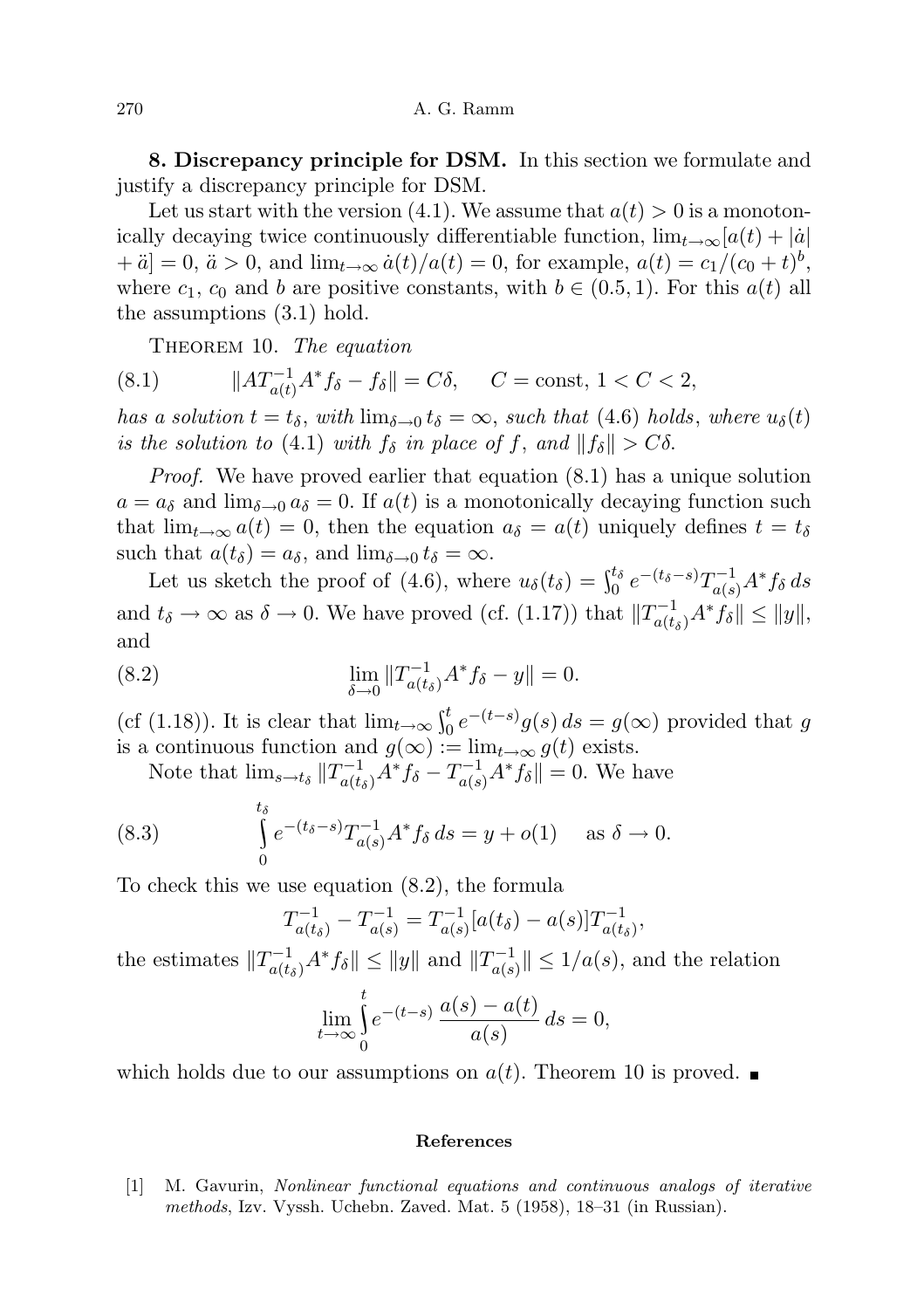- [2] V. Ivanov, V. Vasin and V. Tanana, Theory of Linear Ill-Posed Problems, Nauka, Moscow, 1978 (in Russian).
- [3] T. Kato, Perturbation Theory for Linear Operators, Springer, New York, 1984.
- [4] O. Liskovets, Regularization of equations with a closed linear operator, Differential Equations 6 (1970), 972–976.
- [5] V. Morozov, Methods of Solving Incorrectly Posed Problems, Springer, New York, 1984.
- [6] D. Phillips, A technique for numerical solution of certain integral equations of the first kind, J. Assoc. Comput. Mach. 9 (1962), 84–97.
- [7] A. G. Ramm, Inverse Problems, Springer, New York, 2005.
- [8] —, Dynamical Systems Method for Solving Operator Equations, Elsevier, Amsterdam, 2007
- [9] —, On the discrepancy principle, Nonlinear Funct. Anal. Appl. 8 (2003), 307-312.
- [10] —, Discrepancy principle for the dynamical systems method, Comm. Nonlinear Sci. Numer. Simulation 10 (2005), 95–101.
- $[11] \quad -$ , A new discrepancy principle, J. Math. Anal. Appl. 310 (2005), 342–345.
- [12] —, Dynamical systems method for solving nonlinear operator equations, Int. J. Appl. Math. Sci. 1 (2004), 97–110.
- [13] —, Dynamical systems method for solving operator equations, Comm. Nonlinear Sci. Numer. Simulation 9 (2004), 383–402.
- [14] —, Inequalities for solutions to some nonlinear equations, Nonlinear Funct. Anal. Appl. 9 (2004), 233–243.
- [15] —, Dynamical systems method and surjectivity of nonlinear maps, Comm. Nonlinear Sci. Numer. Simulation 10 (2005), 931–934.
- $[16] \quad -$ , DSM for ill-posed equations with monotone operators, ibid. 10 (2005), 935–940.
- [17] —, Dynamical systems method (DSM) and nonlinear problems, in: Spectral Theory and Nonlinear Analysis, J. Lopez-Gomez (ed.), World Sci., Singapore, 2005, 201– 228.
- [18] —, Dynamical systems method for nonlinear equations in Banach spaces, Comm. Nonlinear Sci. Numer. Simulation 11 (2006), 306–310.
- [19] —, Dynamical systems method and a homeomorphism theorem, Amer. Math. Monthly 113 (2006), 928–933.
- [20]  $\quad -$ , Dynamical systems method (DSM) for unbounded operators, Proc. Amer. Math. Soc. 134 (2006), 1059–1063.
- $[21] \quad$ —, Dynamical systems method (DSM) for selfadjoint operators, J. Math. Anal. Appl. 328 (2007), 1290–1296.
- [22] —, On unbounded operators and applications, Appl. Math. Lett. 21 (2008), 377–382.
- [23] —, Ill-posed problems with unbounded operators, J. Math. Anal. Appl. 325 (2007), 490–495.
- $[24] \quad -$ , Two results on ill-posed problems, Int. J. Appl. Math. Statist. 11 (2007), 136–139.
- [25] —, Iterative solution of linear equations with unbounded operators, J. Math. Anal. Appl. 330 (2007), 1338–1346.
- [26]  $\sim$ , On a new notion of regularizer, J. Phys. A 36 (2003), 2191–2195.
- [27] —, Linear ill-posed problems and dynamical systems, J. Math. Anal. Appl. 258 (2001), 448–456.
- [28] —, Regularization of ill-posed problems with unbounded operators, ibid. 271 (2002), 547–550.
- [29] —, A DSM proof of surjectivity of monotone nonlinear mappings, Ann. Polon. Math. 95 (2008), 135–139.
- [30] —, DSM for general nonlinear equations, Nonlinear Anal. 69 (2008), 1934–1940.